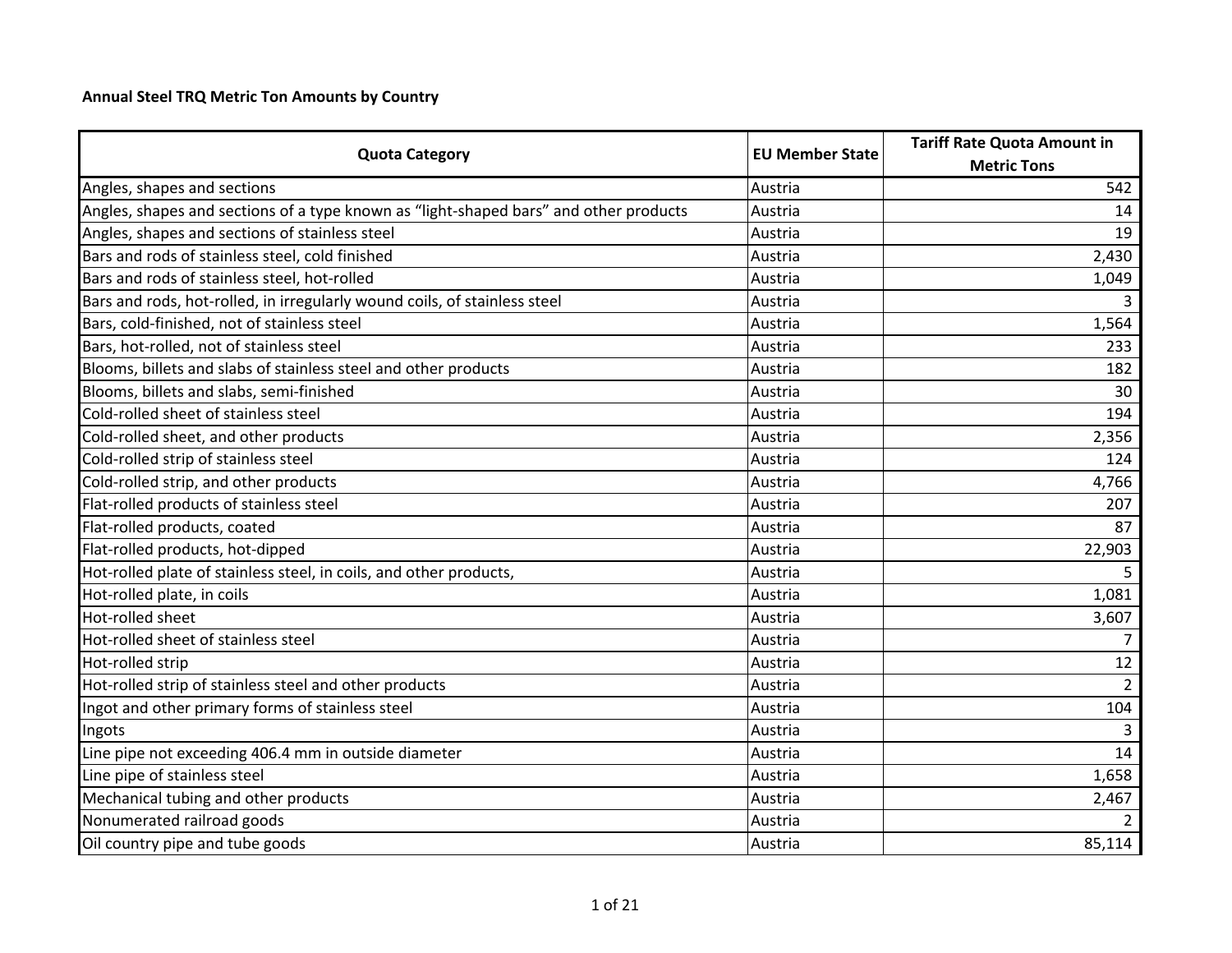| Oil country pipe and tube goods of stainless steel and other products                 | Austria        | 82               |
|---------------------------------------------------------------------------------------|----------------|------------------|
| Pipes and tubes of stainless steel                                                    | Austria        | 533              |
| Pipes and tubes, not specially provided for                                           | Austria        | 53               |
| Plate in cut lengths                                                                  | Austria        | 5,287            |
| Pressure tubing and other products                                                    | Austria        | 85               |
| Products of tool steel and other products                                             | Austria        | 5,318            |
| Rails known as "standard rails"                                                       | Austria        | 590              |
| Rails other than those known as "standard rails"                                      | Austria        | 556              |
| Reinforcing bars                                                                      | Austria        | 10               |
| Sheets and strip electrolytically coated or plated with zinc                          | Austria        | 1,586            |
| Silicon electrical steel sheets and strip                                             | Austria        | 6,105            |
| Standard pipe                                                                         | Austria        | 189              |
| Structural pipe and tube                                                              | Austria        | 465              |
| Wire (other than of stainless steel)                                                  | Austria        | 2,074            |
| Wire of stainless steel, drawn                                                        | Austria        | $\overline{2}$   |
| Angles, shapes and sections                                                           | <b>Belgium</b> | 1,043            |
| Angles, shapes and sections of a type known as "light-shaped bars" and other products | Belgium        | 8                |
| Angles, shapes and sections of stainless steel                                        | Belgium        | $\overline{2}$   |
| Bars and rods of stainless steel, cold finished                                       | Belgium        | 34               |
| Bars and rods of stainless steel, hot-rolled                                          | Belgium        | 9                |
| Bars and rods, hot-rolled, in irregularly wound coils                                 | Belgium        | 5                |
| Bars, cold-finished, not of stainless steel                                           | Belgium        | 15               |
| Bars, hot-rolled, not of stainless steel                                              | Belgium        | $\boldsymbol{6}$ |
| Blooms, billets and slabs of stainless steel and other products                       | Belgium        | $\overline{2}$   |
| Cold-rolled black plate                                                               | Belgium        | $2^{\circ}$      |
| Cold-rolled plate of stainless steel, in coils                                        | Belgium        | 857              |
| Cold-rolled sheet of stainless steel                                                  | Belgium        | 4,093            |
| Cold-rolled sheet, and other products                                                 | Belgium        | 24,463           |
| Cold-rolled strip of stainless steel                                                  | Belgium        | 79               |
| Cold-rolled strip, and other products                                                 | Belgium        | 213              |
| Flat-rolled products of stainless steel                                               | <b>Belgium</b> | 11,680           |
| Flat-rolled products, coated                                                          | Belgium        | 4,160            |
| Flat-rolled products, hot-dipped                                                      | Belgium        | 9,833            |
| Hot-rolled plate of stainless steel, in coils, and other products,                    | Belgium        | 1,031            |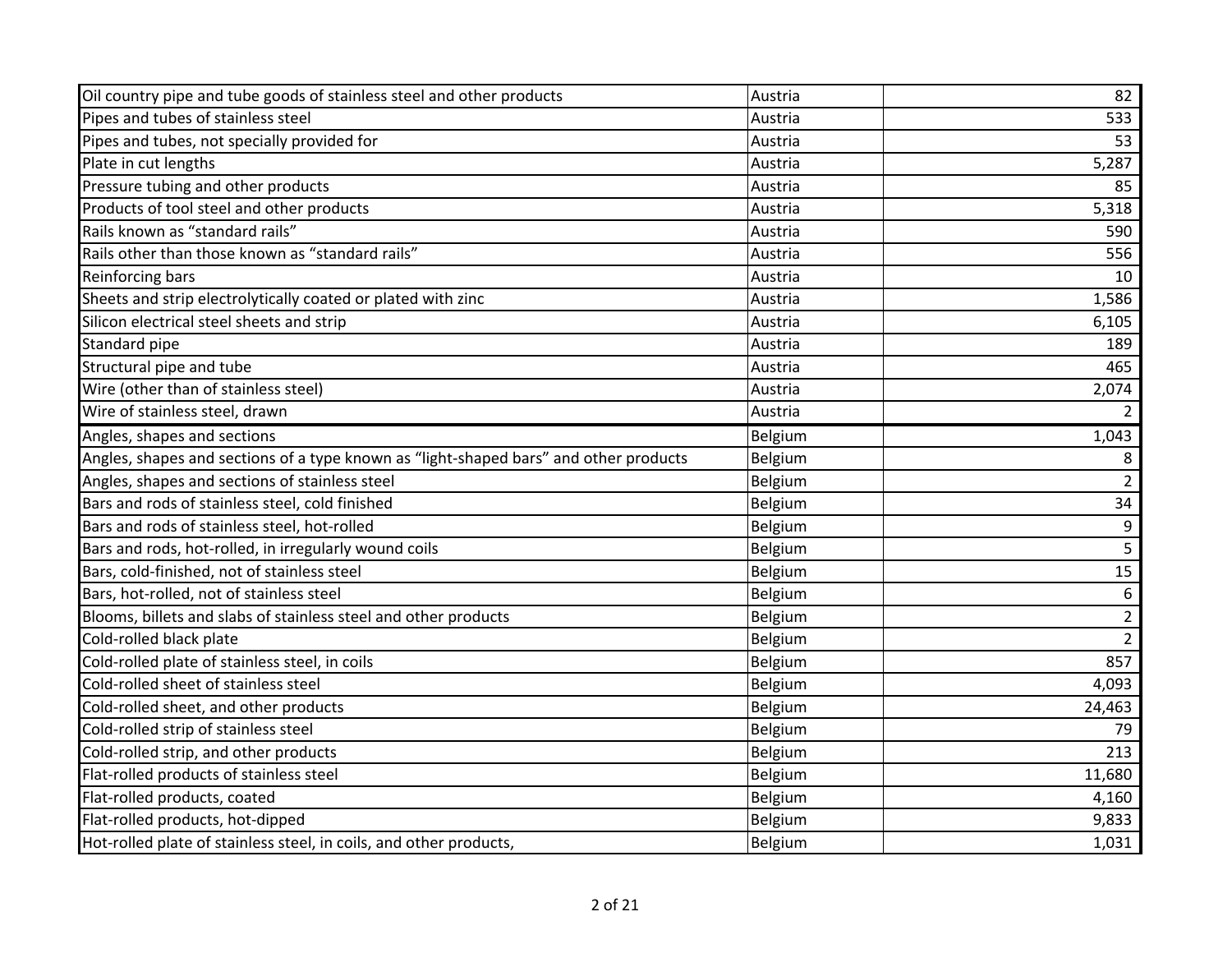| Hot-rolled plate, in coils                                   | Belgium         | 3,521          |
|--------------------------------------------------------------|-----------------|----------------|
| Hot-rolled sheet                                             | Belgium         | 26,610         |
| Hot-rolled sheet of stainless steel                          | Belgium         | 638            |
| Hot-rolled strip of stainless steel and other products       | Belgium         | 8              |
| Line pipe exceeding 406.4 mm in outside diameter             | Belgium         | $\overline{2}$ |
| Line pipe not exceeding 406.4 mm in outside diameter         | Belgium         | $\overline{2}$ |
| Line pipe of stainless steel                                 | Belgium         | $\overline{2}$ |
| Mechanical tubing and other products                         | Belgium         | 34             |
| Nonumerated railroad goods                                   | Belgium         | 17             |
| Oil country pipe and tube goods                              | Belgium         | 4              |
| Pipes and tubes of stainless steel                           | Belgium         | $\mathbf{3}$   |
| Pipes and tubes, not specially provided for                  | Belgium         | $\overline{7}$ |
| Plate in cut lengths                                         | Belgium         | 13,108         |
| Pressure tubing and other products                           | Belgium         | 14             |
| Products of tool steel and other products                    | Belgium         | 46             |
| Rails known as "standard rails"                              | Belgium         | 67             |
| Rails other than those known as "standard rails"             | Belgium         | $\overline{2}$ |
| Reinforcing bars                                             | Belgium         | 70             |
| Sheet piling                                                 | Belgium         | 1,951          |
| Sheets and strip electrolytically coated or plated with zinc | Belgium         | 3,407          |
| Silicon electrical steel sheets and strip                    | Belgium         | 332            |
| Standard pipe                                                | Belgium         | $\overline{3}$ |
| Structural pipe and tube                                     | Belgium         | 5 <sup>5</sup> |
| Tin plate                                                    | Belgium         | 1,581          |
| Tin-free steel                                               | Belgium         | 11             |
| Wire (other than of stainless steel)                         | <b>Belgium</b>  | 773            |
| Wire of stainless steel, drawn                               | Belgium         | 14             |
| Angles, shapes and sections of stainless steel               | <b>Bulgaria</b> | $\overline{2}$ |
| Cold-rolled sheet, and other products                        | <b>Bulgaria</b> | $\overline{5}$ |
| Mechanical tubing and other products                         | <b>Bulgaria</b> | $2^{\circ}$    |
| Plate in cut lengths                                         | <b>Bulgaria</b> | 1,677          |
| Standard pipe                                                | <b>Bulgaria</b> | 2              |
| Wire (other than of stainless steel)                         | <b>Bulgaria</b> | 30             |
| Blooms, billets and slabs, semi-finished                     | Croatia         | 124            |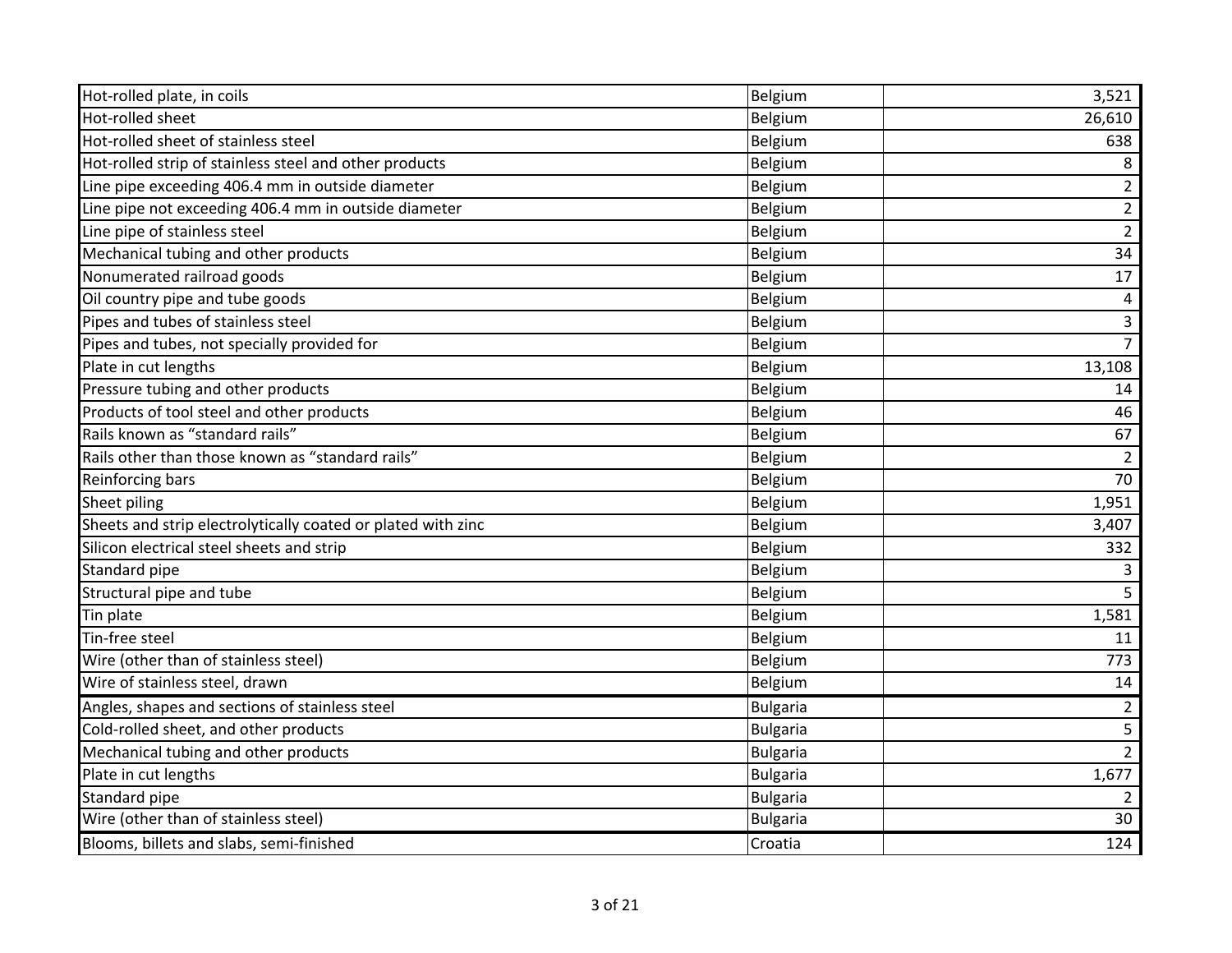| Mechanical tubing and other products                                                  | Croatia               | $\overline{2}$ |
|---------------------------------------------------------------------------------------|-----------------------|----------------|
| Standard pipe                                                                         | Croatia               | $\overline{a}$ |
| Wire (other than of stainless steel)                                                  | Croatia               | $\overline{2}$ |
| Bars, cold-finished, not of stainless steel                                           | Cyprus                | $2^{\circ}$    |
| Angles, shapes and sections                                                           | Czech Republic        | 24             |
| Angles, shapes and sections of a type known as "light-shaped bars" and other products | Czech Republic        | $\overline{4}$ |
| Angles, shapes and sections of stainless steel                                        | Czech Republic        | $\overline{2}$ |
| Bars and rods of stainless steel, cold finished                                       | Czech Republic        | 10             |
| Bars and rods of stainless steel, hot-rolled                                          | Czech Republic        | $\overline{2}$ |
| Bars and rods, hot-rolled, in irregularly wound coils                                 | Czech Republic        | $\overline{2}$ |
| Bars, cold-finished, not of stainless steel                                           | Czech Republic        | 217            |
| Bars, hot-rolled, not of stainless steel                                              | Czech Republic        | 16,043         |
| Blooms, billets and slabs, semi-finished                                              | Czech Republic        | 2              |
| Cold-rolled sheet of stainless steel                                                  | Czech Republic        | $\overline{2}$ |
| Cold-rolled strip of stainless steel                                                  | Czech Republic        | $\overline{2}$ |
| Cold-rolled strip, and other products                                                 | Czech Republic        | $\overline{2}$ |
| Flat-rolled products of stainless steel                                               | Czech Republic        | $\overline{a}$ |
| Flat-rolled products, coated                                                          | Czech Republic        | $\overline{2}$ |
| Flat-rolled products, hot-dipped                                                      | Czech Republic        | 3              |
| Hot-rolled plate, in coils                                                            | <b>Czech Republic</b> | 5              |
| Hot-rolled sheet                                                                      | Czech Republic        | $\pmb{4}$      |
| Ingot and other primary forms of stainless steel                                      | Czech Republic        | $\overline{2}$ |
| Ingots                                                                                | Czech Republic        | $\overline{3}$ |
| Line pipe exceeding 406.4 mm in outside diameter                                      | Czech Republic        | 2,441          |
| Line pipe not exceeding 406.4 mm in outside diameter                                  | Czech Republic        | 14,317         |
| Line pipe of stainless steel                                                          | Czech Republic        | $\overline{2}$ |
| Mechanical tubing and other products                                                  | Czech Republic        | 4,014          |
| Nonumerated railroad goods                                                            | Czech Republic        | 485            |
| Oil country pipe and tube goods                                                       | Czech Republic        | 7,136          |
| Oil country pipe and tube goods of stainless steel and other products                 | Czech Republic        | 1,316          |
| Other line pipe                                                                       | Czech Republic        | 2              |
| Pipes and tubes of stainless steel                                                    | Czech Republic        | 526            |
| Pipes and tubes, not specially provided for                                           | Czech Republic        | 8              |
| Pressure tubing and other products                                                    | <b>Czech Republic</b> | 82             |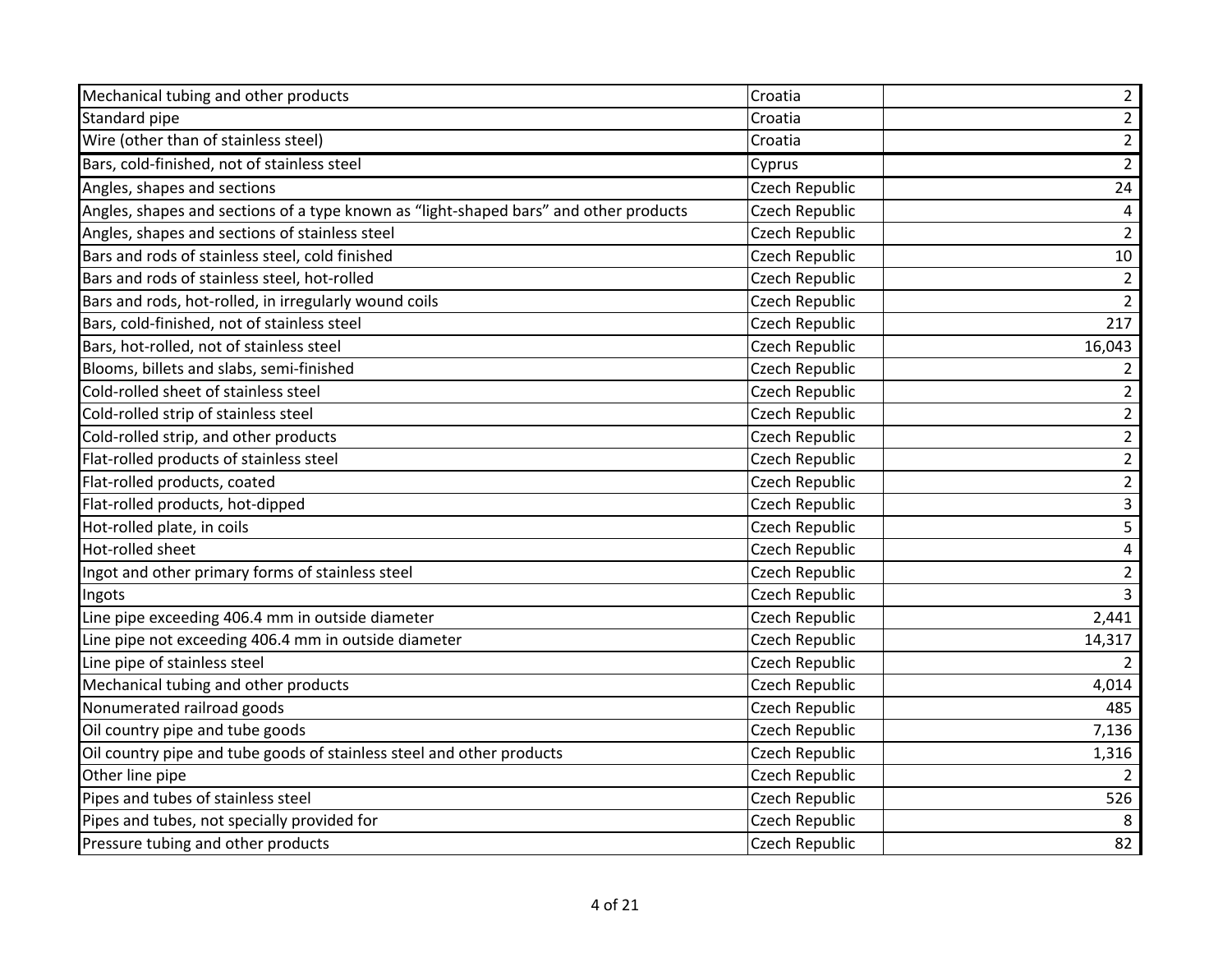| Products of tool steel and other products                       | Czech Republic        | 158            |
|-----------------------------------------------------------------|-----------------------|----------------|
| Rails known as "standard rails"                                 | Czech Republic        | 28,741         |
| Rails other than those known as "standard rails"                | Czech Republic        | 399            |
| Reinforcing bars                                                | Czech Republic        | 80             |
| Silicon electrical steel sheets and strip                       | Czech Republic        | 2,686          |
| Standard pipe                                                   | Czech Republic        | 248            |
| Structural pipe and tube                                        | Czech Republic        | $\overline{2}$ |
| Tin plate                                                       | Czech Republic        | $\overline{2}$ |
| Wire (other than of stainless steel)                            | <b>Czech Republic</b> | 689            |
| Wire of stainless steel, drawn                                  | Czech Republic        | 370            |
| Angles, shapes and sections of stainless steel                  | Denmark               | 6              |
| Bars and rods of stainless steel, cold finished                 | Denmark               | 18             |
| Bars and rods of stainless steel, hot-rolled                    | Denmark               | $\overline{2}$ |
| Bars and rods, hot-rolled, in irregularly wound coils           | Denmark               | $\overline{2}$ |
| Bars, cold-finished, not of stainless steel                     | Denmark               | $\overline{2}$ |
| Bars, hot-rolled, not of stainless steel                        | Denmark               | 4              |
| Blooms, billets and slabs of stainless steel and other products | Denmark               | $\overline{2}$ |
| Blooms, billets and slabs, semi-finished                        | Denmark               | $\overline{2}$ |
| Cold-rolled sheet of stainless steel                            | Denmark               | $\overline{2}$ |
| Cold-rolled strip of stainless steel                            | Denmark               | 4              |
| Cold-rolled strip, and other products                           | Denmark               | $\overline{2}$ |
| Flat-rolled products, coated                                    | Denmark               | 105            |
| Hot-rolled sheet                                                | Denmark               | $\overline{2}$ |
| Hot-rolled sheet of stainless steel                             | Denmark               | $\overline{2}$ |
| Hot-rolled strip                                                | Denmark               | 6              |
| Ingots                                                          | Denmark               | 5              |
| Line pipe not exceeding 406.4 mm in outside diameter            | Denmark               | $\overline{2}$ |
| Line pipe of stainless steel                                    | Denmark               | $\overline{2}$ |
| Mechanical tubing and other products                            | Denmark               | 5              |
| Other line pipe                                                 | Denmark               | $2^{\circ}$    |
| Pipes and tubes of stainless steel                              | Denmark               | 105            |
| Pipes and tubes, not specially provided for                     | Denmark               | 23             |
| Plate in cut lengths                                            | Denmark               | 11,024         |
| Pressure tubing and other products                              | Denmark               | $\overline{2}$ |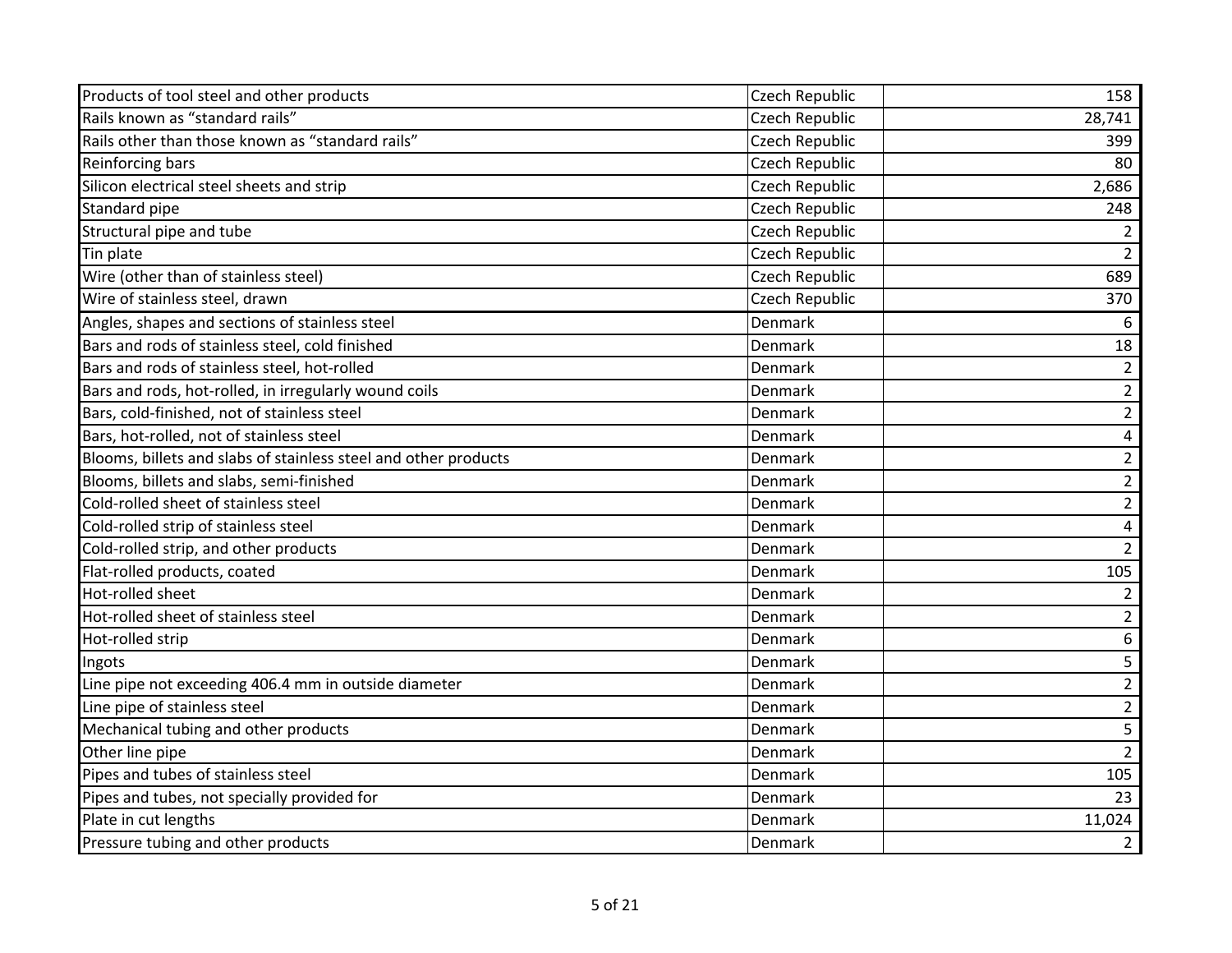| Sheets and strip electrolytically coated or plated with zinc                          | Denmark | 148                     |
|---------------------------------------------------------------------------------------|---------|-------------------------|
| Silicon electrical steel sheets and strip                                             | Denmark | 12                      |
| Standard pipe                                                                         | Denmark | 5                       |
| Structural pipe and tube                                                              | Denmark | 6                       |
| Tin plate                                                                             | Denmark | 4                       |
| Wire (other than of stainless steel)                                                  | Denmark | $\overline{2}$          |
| Wire of stainless steel, drawn                                                        | Denmark | $\overline{\mathbf{4}}$ |
| Pipes and tubes of stainless steel                                                    | Estonia | $\overline{2}$          |
| Structural pipe and tube                                                              | Estonia | $\overline{2}$          |
| Wire (other than of stainless steel)                                                  | Estonia | $\overline{2}$          |
| Angles, shapes and sections                                                           | Finland | $\overline{2}$          |
| Angles, shapes and sections of a type known as "light-shaped bars" and other products | Finland | $\overline{2}$          |
| Bars, cold-finished, not of stainless steel                                           | Finland | 339                     |
| Bars, hot-rolled, not of stainless steel                                              | Finland | 1,177                   |
| Blooms, billets and slabs, semi-finished                                              | Finland | 5                       |
| Cold-rolled plate of stainless steel, in coils                                        | Finland | 15                      |
| Cold-rolled sheet of stainless steel                                                  | Finland | 2,144                   |
| Cold-rolled sheet, and other products                                                 | Finland | 4                       |
| Cold-rolled strip of stainless steel                                                  | Finland | 287                     |
| Cold-rolled strip, and other products                                                 | Finland | $\overline{2}$          |
| Flat-rolled products of stainless steel                                               | Finland | 175                     |
| Flat-rolled products, hot-dipped                                                      | Finland | 723                     |
| Hot-rolled plate of stainless steel, in coils, and other products,                    | Finland | 16                      |
| Hot-rolled plate, in coils                                                            | Finland | 4,755                   |
| Hot-rolled sheet                                                                      | Finland | 2,880                   |
| Hot-rolled sheet of stainless steel                                                   | Finland | 1,387                   |
| Hot-rolled strip                                                                      | Finland | $\overline{2}$          |
| Hot-rolled strip of stainless steel and other products                                | Finland | 75                      |
| Ingots                                                                                | Finland | $\overline{2}$          |
| Line pipe not exceeding 406.4 mm in outside diameter                                  | Finland | 4                       |
| Line pipe of stainless steel                                                          | Finland | $\overline{2}$          |
| Mechanical tubing and other products                                                  | Finland | 125                     |
| Oil country pipe and tube goods                                                       | Finland | $\mathsf{3}$            |
| Oil country pipe and tube goods of stainless steel and other products                 | Finland | $\overline{2}$          |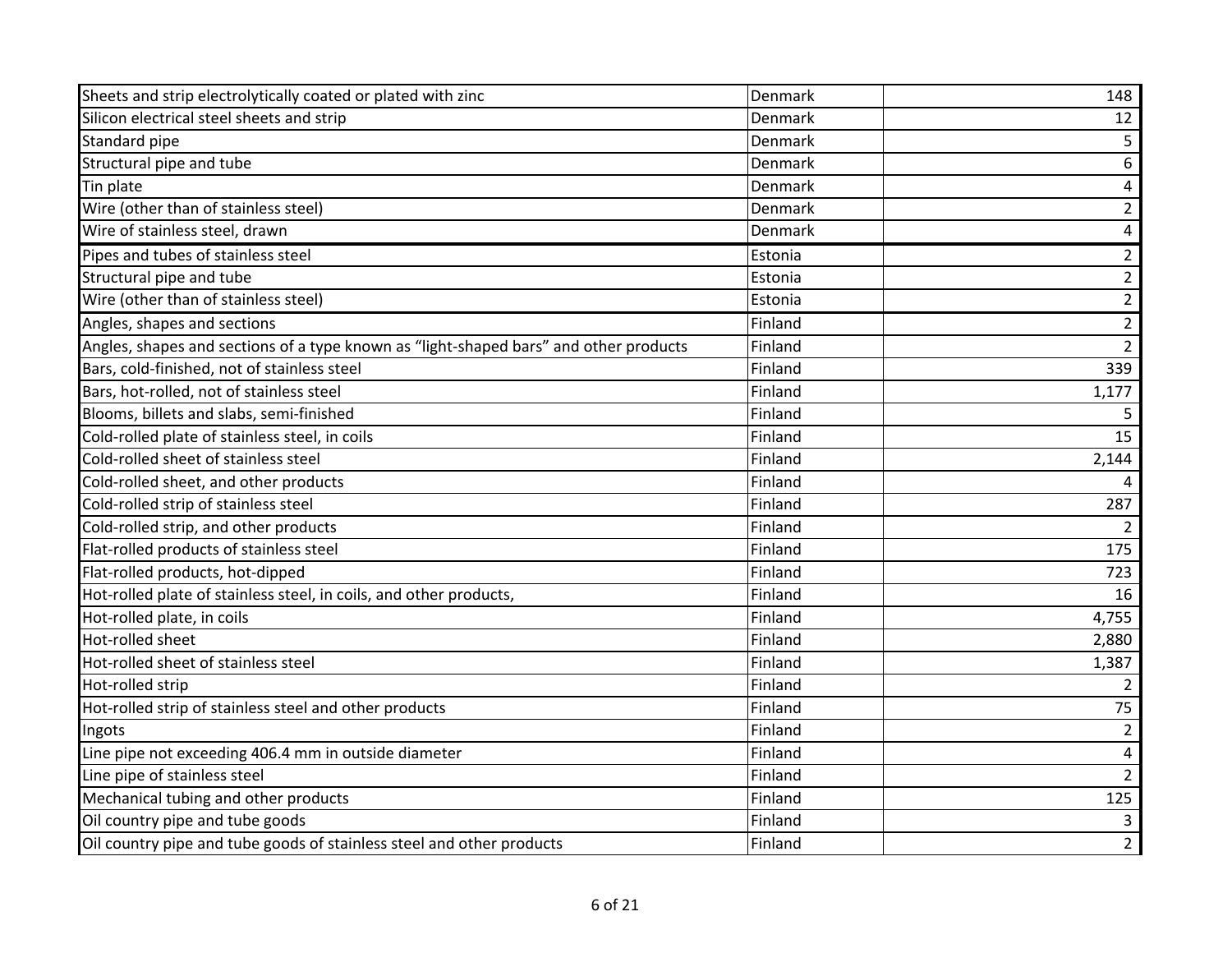| Pipes and tubes of stainless steel                                                    | Finland | 848            |
|---------------------------------------------------------------------------------------|---------|----------------|
| Pipes and tubes, not specially provided for                                           | Finland |                |
| Plate in cut lengths                                                                  | Finland | 18,220         |
| Pressure tubing and other products                                                    | Finland | 2              |
| Products of tool steel and other products                                             | Finland | 112            |
| Standard pipe                                                                         | Finland | 5.             |
| Structural pipe and tube                                                              | Finland | 3,655          |
| Tin plate                                                                             | Finland | $\overline{2}$ |
| Wire (other than of stainless steel)                                                  | Finland | $\overline{2}$ |
| Wire of stainless steel, drawn                                                        | Finland | $\overline{2}$ |
| Angles, shapes and sections                                                           | France  | 87             |
| Angles, shapes and sections of a type known as "light-shaped bars" and other products | France  | 8              |
| Angles, shapes and sections of stainless steel                                        | France  | 5              |
| Bars and rods of stainless steel, cold finished                                       | France  | 2,306          |
| Bars and rods of stainless steel, hot-rolled                                          | France  | 1,682          |
| Bars and rods, hot-rolled, in irregularly wound coils                                 | France  | 212            |
| Bars and rods, hot-rolled, in irregularly wound coils, of stainless steel             | France  | 2,107          |
| Bars, cold-finished, not of stainless steel                                           | France  | 4,707          |
| Bars, hot-rolled, not of stainless steel                                              | France  | 50,278         |
| Blooms, billets and slabs of stainless steel and other products                       | France  |                |
| Blooms, billets and slabs, semi-finished                                              | France  | 487            |
| Cold-rolled black plate                                                               | France  |                |
| Cold-rolled sheet of stainless steel                                                  | France  | 18,203         |
| Cold-rolled sheet, and other products                                                 | France  | 7,850          |
| Cold-rolled strip of stainless steel                                                  | France  | 15,413         |
| Cold-rolled strip, and other products                                                 | France  | 466            |
| Flat-rolled products of stainless steel                                               | France  | 3,275          |
| Flat-rolled products, coated                                                          | France  | 2,704          |
| Flat-rolled products, hot-dipped                                                      | France  | 9,000          |
| Hot-rolled plate of stainless steel, in coils, and other products,                    | France  |                |
| Hot-rolled plate, in coils                                                            | France  | 11,015         |
| Hot-rolled sheet                                                                      | France  | 18,884         |
| Hot-rolled sheet of stainless steel                                                   | France  | 6              |
| Hot-rolled strip                                                                      | France  | 55             |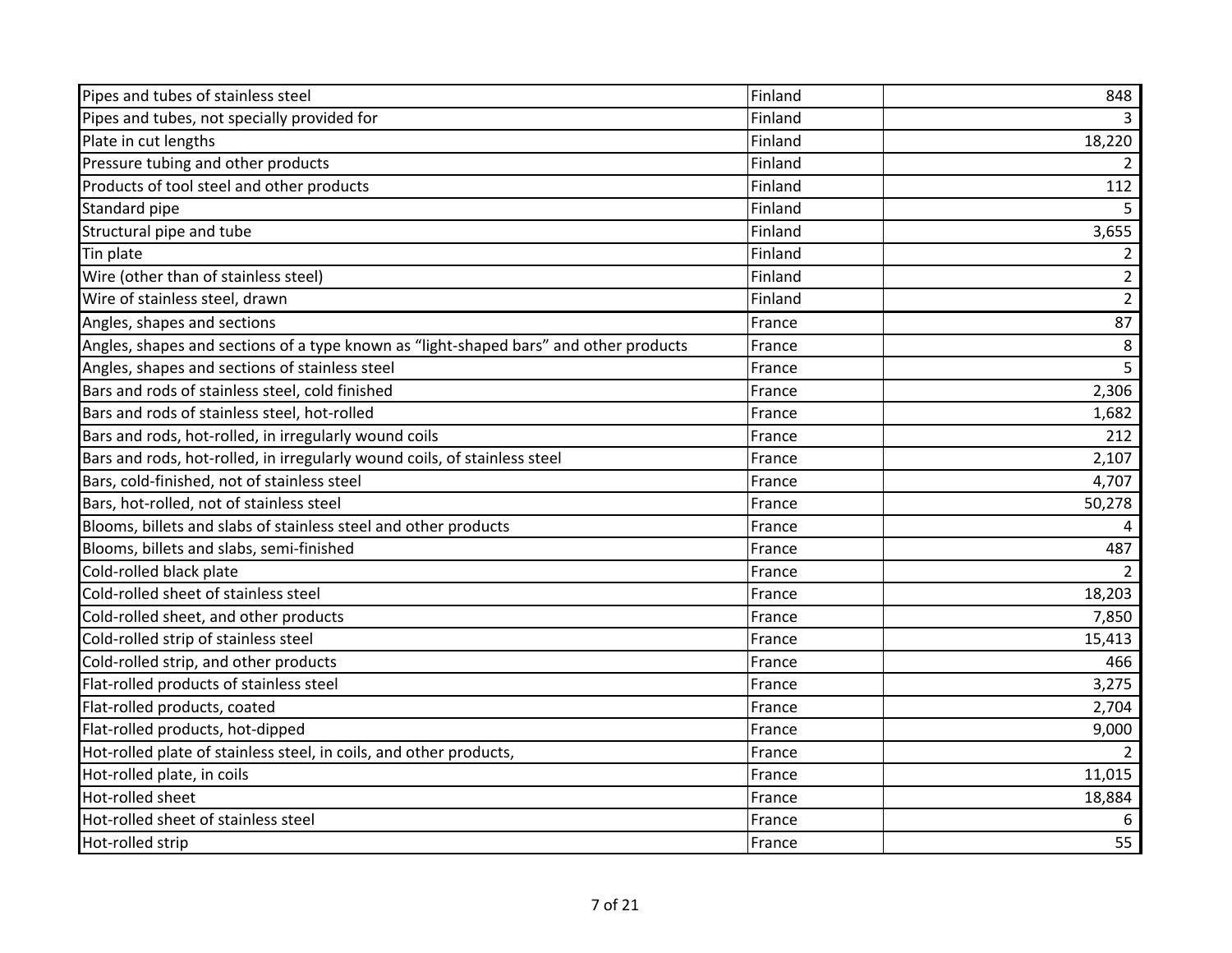| Hot-rolled strip of stainless steel and other products                                | France  | $\overline{2}$ |
|---------------------------------------------------------------------------------------|---------|----------------|
| Ingot and other primary forms of stainless steel                                      | France  | 15             |
| Ingots                                                                                | France  | $\overline{2}$ |
| Line pipe exceeding 406.4 mm in outside diameter                                      | France  | 10             |
| Line pipe not exceeding 406.4 mm in outside diameter                                  | France  | 1,701          |
| Line pipe of stainless steel                                                          | France  | 98             |
| Mechanical tubing and other products                                                  | France  | 7,043          |
| Nonumerated railroad goods                                                            | France  | 9              |
| Oil country pipe and tube goods                                                       | France  | 5,757          |
| Oil country pipe and tube goods of stainless steel and other products                 | France  | 77             |
| Pipes and tubes of stainless steel                                                    | France  | 2,338          |
| Pipes and tubes, not specially provided for                                           | France  | 40             |
| Plate in cut lengths                                                                  | France  | 73,869         |
| Pressure tubing and other products                                                    | France  | 3,930          |
| Products of tool steel and other products                                             | France  | 4,201          |
| Rails known as "standard rails"                                                       | France  | 112            |
| Rails other than those known as "standard rails"                                      | France  | 30             |
| Sheet piling                                                                          | France  | 6              |
| Sheets and strip electrolytically coated or plated with zinc                          | France  | 329            |
| Silicon electrical steel sheets and strip                                             | France  | 9,138          |
| Standard pipe                                                                         | France  | 1,016          |
| Structural pipe and tube                                                              | France  | 276            |
| Tin plate                                                                             | France  | 2,916          |
| Tin-free steel                                                                        | France  | 1,496          |
| Wire (other than of stainless steel)                                                  | France  | 4,670          |
| Wire of stainless steel, drawn                                                        | France  | 567            |
| Angles, shapes and sections                                                           | Germany | 39,582         |
| Angles, shapes and sections of a type known as "light-shaped bars" and other products | Germany | 38             |
| Angles, shapes and sections of stainless steel                                        | Germany | 575            |
| Bars and rods of stainless steel, cold finished                                       | Germany | 7,447          |
| Bars and rods of stainless steel, hot-rolled                                          | Germany | 2,063          |
| Bars and rods, hot-rolled, in irregularly wound coils                                 | Germany | 37,565         |
| Bars and rods, hot-rolled, in irregularly wound coils, of stainless steel             | Germany | 466            |
| Bars, cold-finished, not of stainless steel                                           | Germany | 26,933         |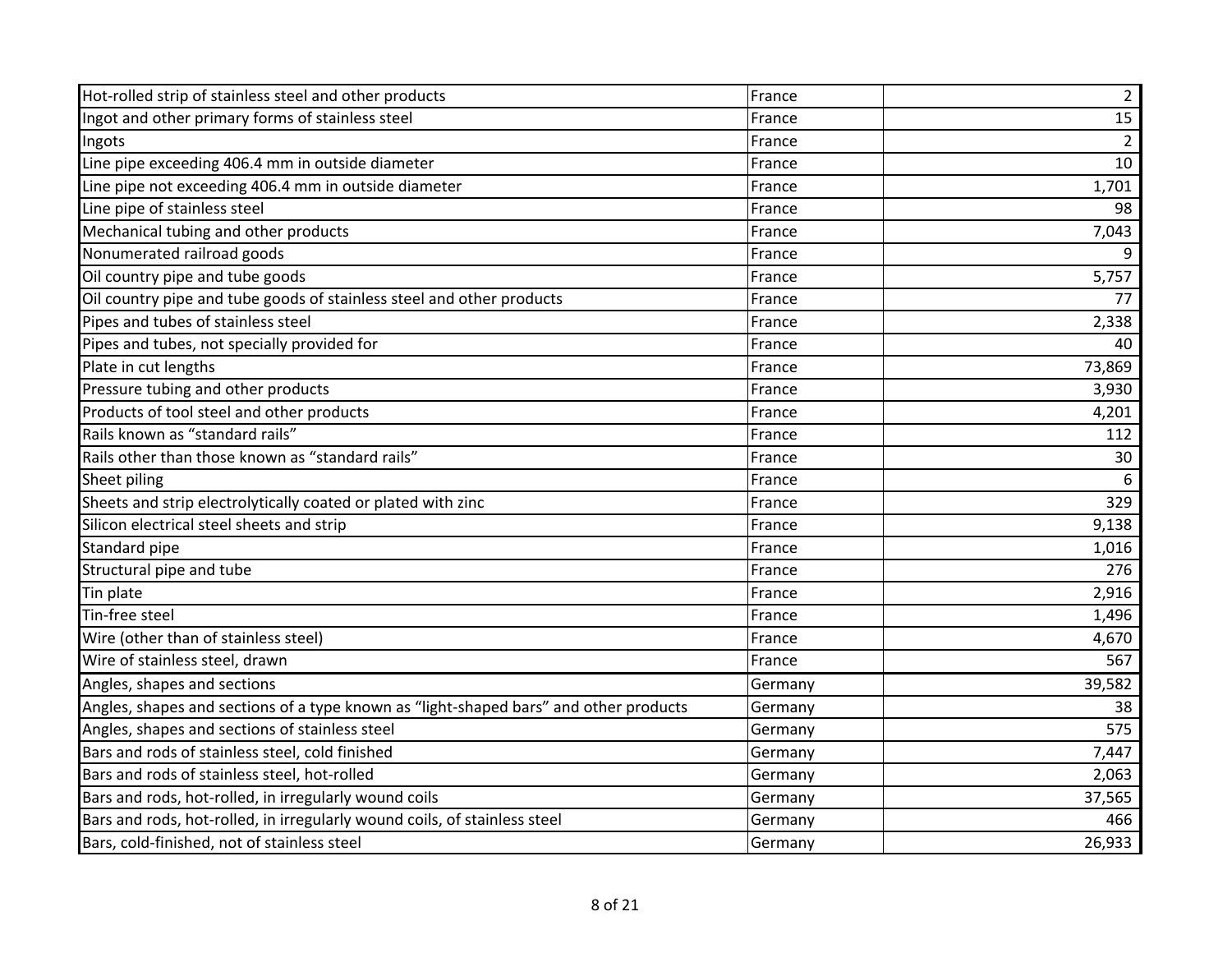| Bars, hot-rolled, not of stainless steel                              | Germany | 69,617 |
|-----------------------------------------------------------------------|---------|--------|
| Blooms, billets and slabs of stainless steel and other products       | Germany | 29,923 |
| Blooms, billets and slabs, semi-finished                              | Germany | 14,759 |
| Cold-rolled black plate                                               | Germany | 2,646  |
| Cold-rolled plate of stainless steel, in coils                        | Germany |        |
| Cold-rolled sheet of stainless steel                                  | Germany | 3,563  |
| Cold-rolled sheet, and other products                                 | Germany | 53,540 |
| Cold-rolled strip of stainless steel                                  | Germany | 4,175  |
| Cold-rolled strip, and other products                                 | Germany | 52,793 |
| Flat-rolled products of stainless steel                               | Germany | 1,540  |
| Flat-rolled products, coated                                          | Germany | 5,107  |
| Flat-rolled products, hot-dipped                                      | Germany | 25,444 |
| Hot-rolled plate of stainless steel, in coils, and other products,    | Germany | 16     |
| Hot-rolled plate, in coils                                            | Germany | 35,061 |
| Hot-rolled sheet                                                      | Germany | 40,280 |
| Hot-rolled sheet of stainless steel                                   | Germany | 83     |
| Hot-rolled strip                                                      | Germany | 7,912  |
| Hot-rolled strip of stainless steel and other products                | Germany | 28     |
| Ingot and other primary forms of stainless steel                      | Germany | 30     |
| Ingots                                                                | Germany | 43     |
| Line pipe exceeding 406.4 mm in outside diameter                      | Germany | 85,676 |
| Line pipe not exceeding 406.4 mm in outside diameter                  | Germany | 4,392  |
| Line pipe of stainless steel                                          | Germany | 562    |
| Mechanical tubing and other products                                  | Germany | 38,448 |
| Nonumerated railroad goods                                            | Germany | 791    |
| Oil country pipe and tube goods                                       | Germany | 35,524 |
| Oil country pipe and tube goods of stainless steel and other products | Germany | 137    |
| Other line pipe                                                       | Germany | 13,169 |
| Pipes and tubes of stainless steel                                    | Germany | 3,129  |
| Pipes and tubes, not specially provided for                           | Germany | 649    |
| Plate in cut lengths                                                  | Germany | 86,221 |
| Pressure tubing and other products                                    | Germany | 14,331 |
| Products of tool steel and other products                             | Germany | 14,518 |
| Rails known as "standard rails"                                       | Germany | 158    |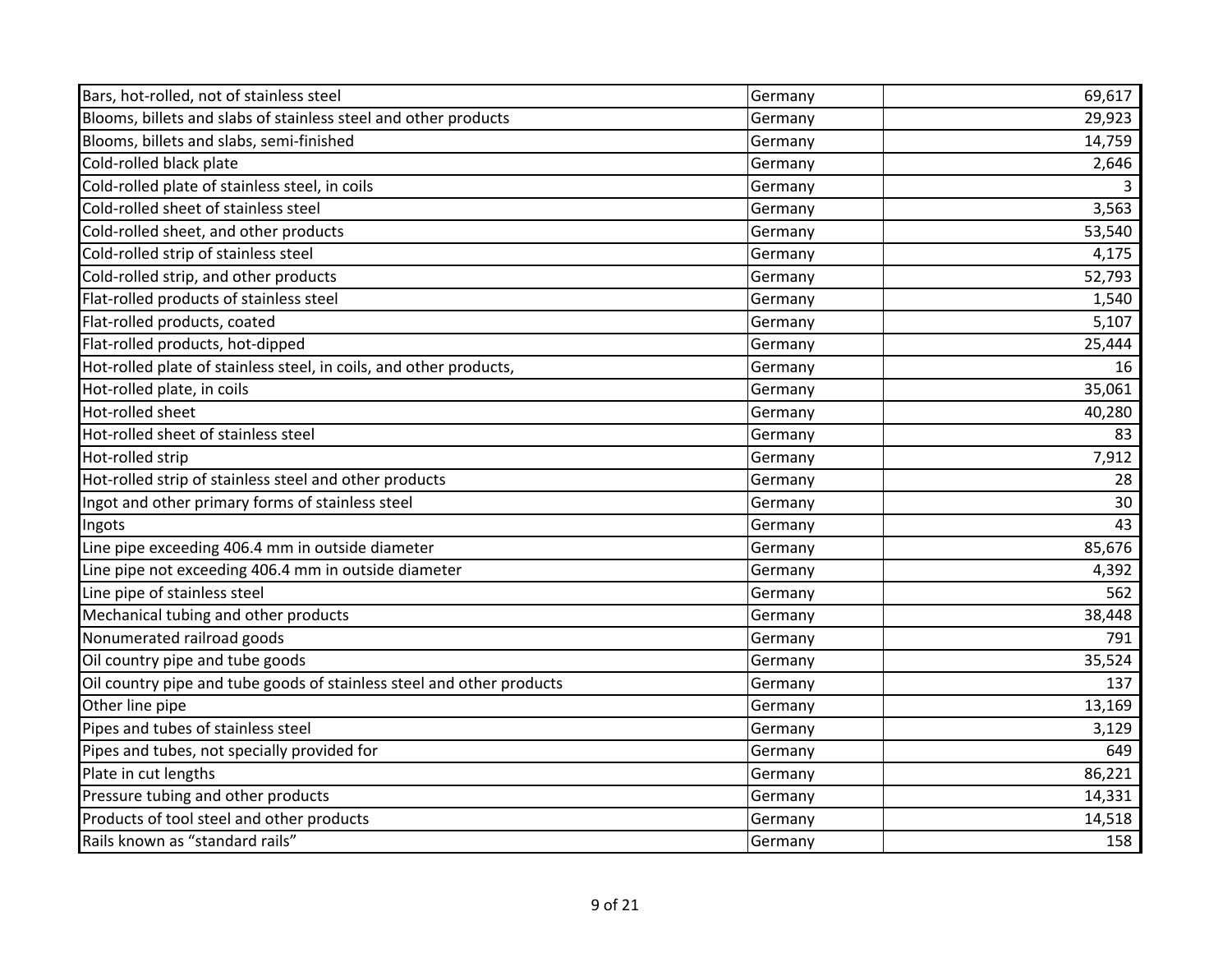| Rails other than those known as "standard rails"                | Germany | 43             |
|-----------------------------------------------------------------|---------|----------------|
| <b>Reinforcing bars</b>                                         | Germany | 4,727          |
| Sheet piling                                                    | Germany | 16,589         |
| Sheets and strip electrolytically coated or plated with zinc    | Germany | 24,304         |
| Silicon electrical steel sheets and strip                       | Germany | 191            |
| Standard pipe                                                   | Germany | 9,739          |
| Structural pipe and tube                                        | Germany | 1,868          |
| Tin plate                                                       | Germany | 121,185        |
| Tin-free steel                                                  | Germany | 15,966         |
| Tubes or pipes for piling and other products                    | Germany | 5.             |
| Wire (other than of stainless steel)                            | Germany | 9,740          |
| Wire of stainless steel, drawn                                  | Germany | 1,008          |
| Cold-rolled sheet of stainless steel                            | Greece  | 6              |
| Flat-rolled products of stainless steel                         | Greece  | $\overline{2}$ |
| Flat-rolled products, hot-dipped                                | Greece  | $\overline{2}$ |
| Line pipe exceeding 406.4 mm in outside diameter                | Greece  | 68,531         |
| Oil country pipe and tube goods                                 | Greece  | 10,409         |
| Other line pipe                                                 | Greece  | 8,048          |
| Pipes and tubes of stainless steel                              | Greece  | $\overline{2}$ |
| Structural pipe and tube                                        | Greece  | 82             |
| Wire (other than of stainless steel)                            | Greece  | 1,833          |
| Bars and rods of stainless steel, hot-rolled                    | Hungary | $\overline{2}$ |
| Bars, cold-finished, not of stainless steel                     | Hungary | $\overline{2}$ |
| Bars, hot-rolled, not of stainless steel                        | Hungary | 5              |
| Blooms, billets and slabs of stainless steel and other products | Hungary | 47             |
| Blooms, billets and slabs, semi-finished                        | Hungary | $\overline{2}$ |
| Cold-rolled sheet, and other products                           | Hungary | 6              |
| Cold-rolled strip of stainless steel                            | Hungary | $\overline{2}$ |
| Hot-rolled plate, in coils                                      | Hungary | $\overline{2}$ |
| Hot-rolled sheet                                                | Hungary | $\overline{2}$ |
| Hot-rolled sheet of stainless steel                             | Hungary | $\overline{2}$ |
| Oil country pipe and tube goods                                 | Hungary | $\overline{2}$ |
| Pipes and tubes of stainless steel                              | Hungary | $\overline{2}$ |
| Pipes and tubes, not specially provided for                     | Hungary | $\overline{2}$ |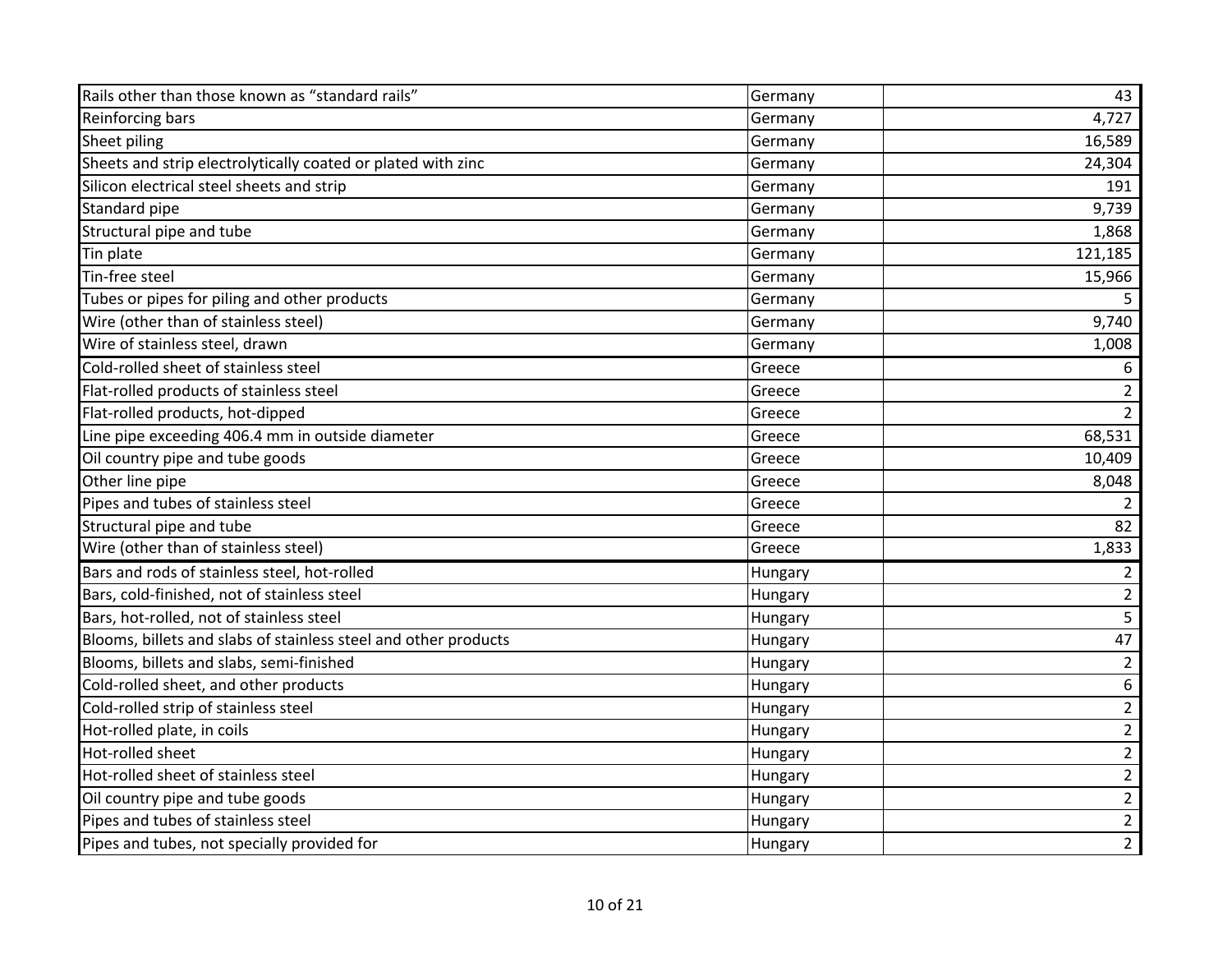| Pressure tubing and other products                                                    | Hungary | $\overline{2}$ |
|---------------------------------------------------------------------------------------|---------|----------------|
| Standard pipe                                                                         | Hungary | $\overline{2}$ |
| Structural pipe and tube                                                              | Hungary | 43             |
| Wire (other than of stainless steel)                                                  | Hungary | $\overline{2}$ |
| Wire of stainless steel, drawn                                                        | Hungary | $\overline{2}$ |
| Angles, shapes and sections                                                           | Ireland | $\overline{2}$ |
| Angles, shapes and sections of stainless steel                                        | Ireland | $\overline{2}$ |
| Bars and rods of stainless steel, cold finished                                       | Ireland | $\overline{2}$ |
| Bars, cold-finished, not of stainless steel                                           | Ireland | 6              |
| Bars, hot-rolled, not of stainless steel                                              | Ireland | $\sqrt{6}$     |
| Hot-rolled plate of stainless steel, in coils, and other products,                    | Ireland | $\overline{2}$ |
| Ingot and other primary forms of stainless steel                                      | Ireland | $\overline{2}$ |
| Line pipe of stainless steel                                                          | Ireland | $\overline{2}$ |
| Mechanical tubing and other products                                                  | Ireland | 13             |
| Oil country pipe and tube goods of stainless steel and other products                 | Ireland | $\overline{2}$ |
| Pipes and tubes of stainless steel                                                    | Ireland | 98             |
| Pipes and tubes, not specially provided for                                           | Ireland | 3              |
| Products of tool steel and other products                                             | Ireland | $10\,$         |
| Silicon electrical steel sheets and strip                                             | Ireland | $\overline{2}$ |
| Wire (other than of stainless steel)                                                  | Ireland | $\overline{4}$ |
| Wire of stainless steel, drawn                                                        | Ireland | 199            |
| Angles, shapes and sections                                                           | Italy   | 666            |
| Angles, shapes and sections of a type known as "light-shaped bars" and other products | Italy   | 494            |
| Angles, shapes and sections of stainless steel                                        | Italy   | 317            |
| Bars and rods of stainless steel, cold finished                                       | Italy   | 26,370         |
| Bars and rods of stainless steel, hot-rolled                                          | Italy   | 10,615         |
| Bars and rods, hot-rolled, in irregularly wound coils                                 | Italy   | 14,115         |
| Bars and rods, hot-rolled, in irregularly wound coils, of stainless steel             | Italy   | 236            |
| Bars, cold-finished, not of stainless steel                                           | Italy   | 13,169         |
| Bars, hot-rolled, not of stainless steel                                              | Italy   | 8,888          |
| Blooms, billets and slabs of stainless steel and other products                       | Italy   | 10,659         |
| Blooms, billets and slabs, semi-finished                                              | Italy   | 16,633         |
| Cold-rolled plate of stainless steel, in coils                                        | Italy   | 116            |
| Cold-rolled sheet of stainless steel                                                  | Italy   | 9,085          |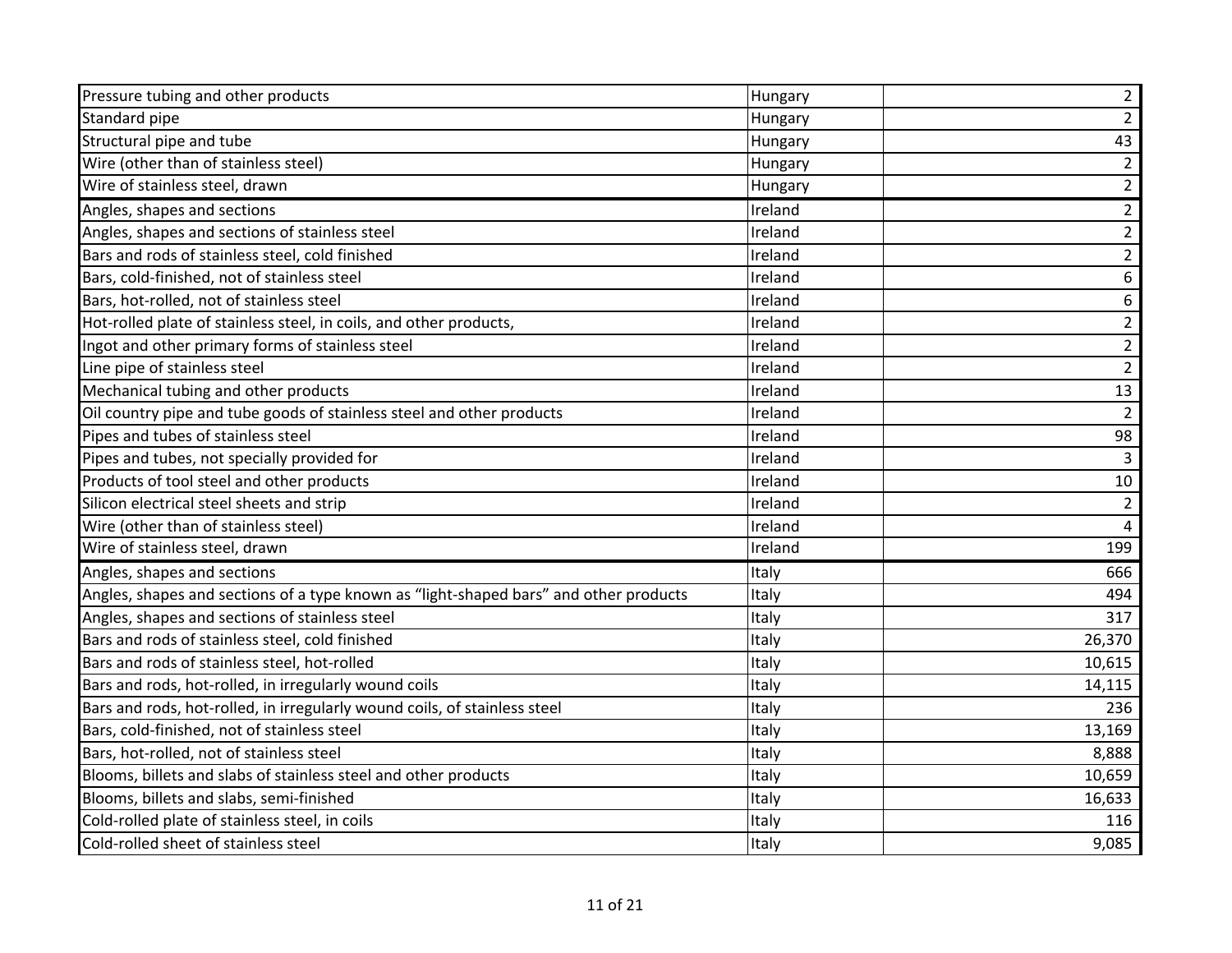| Cold-rolled sheet, and other products                                 | Italy | 13,791 |
|-----------------------------------------------------------------------|-------|--------|
| Cold-rolled strip of stainless steel                                  | Italy | 3,486  |
| Cold-rolled strip, and other products                                 | Italy | 2,799  |
| Flat-rolled products of stainless steel                               | Italy | 710    |
| Flat-rolled products, coated                                          | Italy | 4,293  |
| Flat-rolled products, hot-dipped                                      | Italy | 41,303 |
| Hot-rolled plate of stainless steel, in coils, and other products,    | Italy | 141    |
| Hot-rolled plate, in coils                                            | Italy | 6,692  |
| Hot-rolled sheet                                                      | Italy | 22,017 |
| Hot-rolled sheet of stainless steel                                   | Italy | 112    |
| Hot-rolled strip                                                      | Italy | 113    |
| Hot-rolled strip of stainless steel and other products                | Italy | 19     |
| Ingot and other primary forms of stainless steel                      | Italy | 2,366  |
| Ingots                                                                | Italy | 443    |
| Line pipe exceeding 406.4 mm in outside diameter                      | Italy | 12,237 |
| Line pipe not exceeding 406.4 mm in outside diameter                  | Italy | 18,457 |
| Line pipe of stainless steel                                          | Italy | 268    |
| Mechanical tubing and other products                                  | Italy | 11,280 |
| Nonumerated railroad goods                                            | Italy |        |
| Oil country pipe and tube goods                                       | Italy | 16,020 |
| Oil country pipe and tube goods of stainless steel and other products | Italy |        |
| Other line pipe                                                       | Italy | 784    |
| Pipes and tubes of stainless steel                                    | Italy | 2,059  |
| Pipes and tubes, not specially provided for                           | Italy | 309    |
| Plate in cut lengths                                                  | Italy | 22,470 |
| Pressure tubing and other products                                    | Italy | 1,835  |
| Products of tool steel and other products                             | Italy | 2,000  |
| Rails known as "standard rails"                                       | Italy | 70     |
| Rails other than those known as "standard rails"                      | Italy | 8,906  |
| Reinforcing bars                                                      | Italy | 12,624 |
| Sheet piling                                                          | Italy | 9      |
| Sheets and strip electrolytically coated or plated with zinc          | Italy | 58     |
| Silicon electrical steel sheets and strip                             | Italy | 23     |
| Standard pipe                                                         | Italy | 8,863  |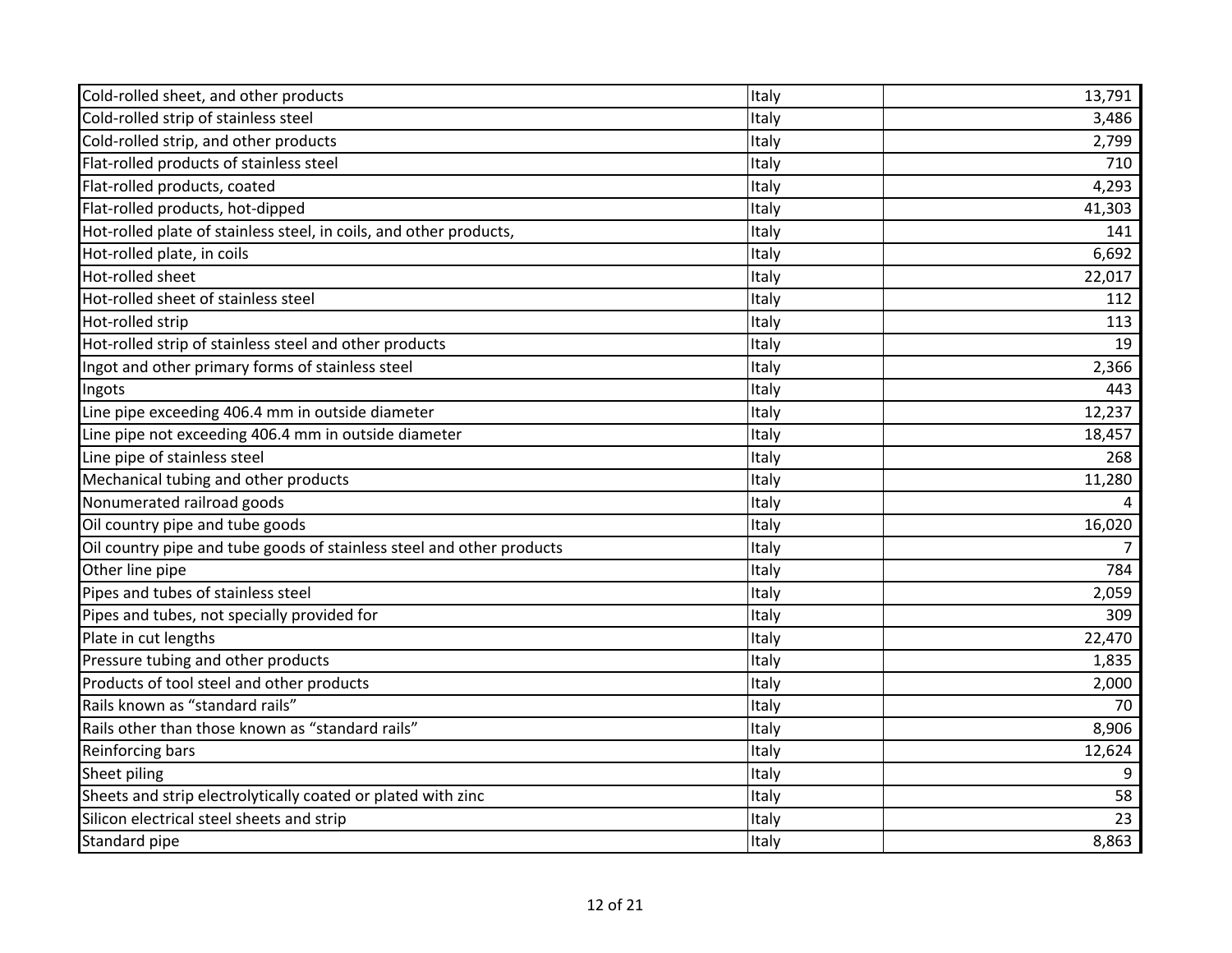| Structural pipe and tube                                                              | Italy       | 23,235         |
|---------------------------------------------------------------------------------------|-------------|----------------|
| Tin plate                                                                             | Italy       | $\mathcal{L}$  |
| Tin-free steel                                                                        | Italy       | 147            |
| Tubes or pipes for piling and other products                                          | Italy       | 74             |
| Wire (other than of stainless steel)                                                  | Italy       | 9,147          |
| Wire of stainless steel, drawn                                                        | Italy       | 730            |
| Angles, shapes and sections                                                           | Latvia      | $\overline{2}$ |
| Hot-rolled sheet of stainless steel                                                   | Latvia      | $\overline{2}$ |
| Pipes and tubes of stainless steel                                                    | Latvia      | 103            |
| Line pipe not exceeding 406.4 mm in outside diameter                                  | Lithuania   | $2^{\circ}$    |
| Angles, shapes and sections                                                           | Luxembourg  | 86,395         |
| Angles, shapes and sections of a type known as "light-shaped bars" and other products | Luxembourg  | 31             |
| Cold-rolled sheet, and other products                                                 | Luxembourg  | 1,177          |
| Flat-rolled products, coated                                                          | Luxembourg  | 8,051          |
| Flat-rolled products, hot-dipped                                                      | Luxembourg  | 320            |
| Hot-rolled plate, in coils                                                            | Luxembourg  | 294            |
| Hot-rolled sheet                                                                      | Luxembourg  | 31             |
| Mechanical tubing and other products                                                  | Luxembourg  | $\overline{2}$ |
| Nonumerated railroad goods                                                            | Luxembourg  | $\overline{2}$ |
| Plate in cut lengths                                                                  | Luxembourg  | 6              |
| Products of tool steel and other products                                             | Luxembourg  | $\overline{2}$ |
| Rails known as "standard rails"                                                       | Luxembourg  | 1,225          |
| Rails other than those known as "standard rails"                                      | Luxembourg  | 818            |
| Reinforcing bars                                                                      | Luxembourg  | 57             |
| Sheet piling                                                                          | Luxembourg  | 38,016         |
| Sheets and strip electrolytically coated or plated with zinc                          | Luxembourg  | 1,001          |
| Structural pipe and tube                                                              | Luxembourg  | 7              |
| Tin plate                                                                             | Luxembourg  | 403            |
| Tin-free steel                                                                        | Luxembourg  | 4              |
| Tubes or pipes for piling and other products                                          | Luxembourg  | 10             |
| Wire (other than of stainless steel)                                                  | Luxembourg  | 229            |
| Angles, shapes and sections                                                           | Netherlands | 24             |
| Angles, shapes and sections of a type known as "light-shaped bars" and other products | Netherlands | $\mathbf{3}$   |
| Angles, shapes and sections of stainless steel                                        | Netherlands | $\overline{7}$ |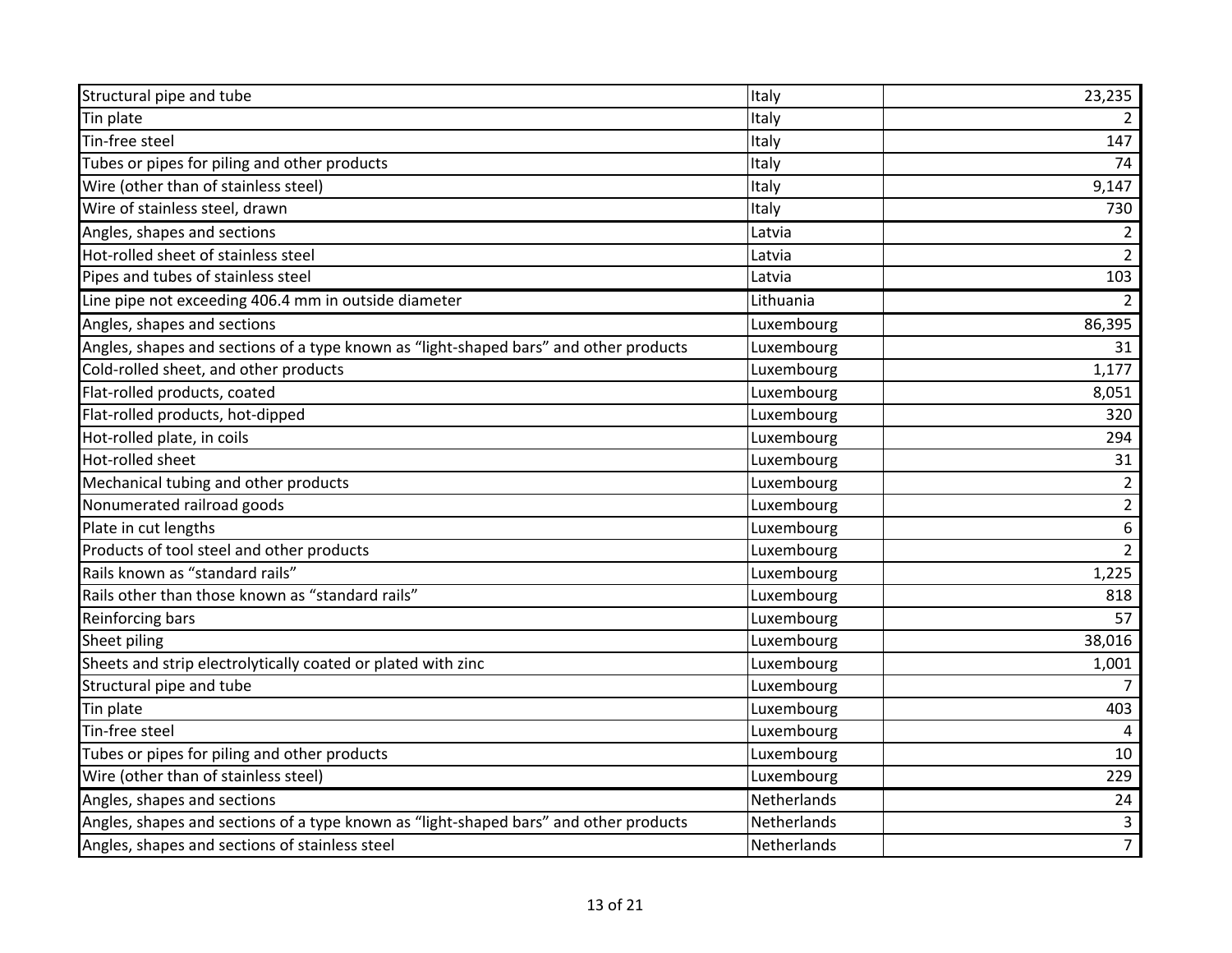| Bars and rods of stainless steel, cold finished                       | Netherlands        | 5              |
|-----------------------------------------------------------------------|--------------------|----------------|
| Bars and rods of stainless steel, hot-rolled                          | Netherlands        | 16             |
| Bars and rods, hot-rolled, in irregularly wound coils                 | Netherlands        | 26             |
| Bars, cold-finished, not of stainless steel                           | Netherlands        | 119            |
| Bars, hot-rolled, not of stainless steel                              | Netherlands        | 863            |
| Blooms, billets and slabs of stainless steel and other products       | Netherlands        | $\overline{2}$ |
| Blooms, billets and slabs, semi-finished                              | Netherlands        | 9,963          |
| Cold-rolled black plate                                               | Netherlands        | 758            |
| Cold-rolled sheet of stainless steel                                  | Netherlands        | 26             |
| Cold-rolled sheet, and other products                                 | Netherlands        | 48,120         |
| Cold-rolled strip of stainless steel                                  | Netherlands        | 10             |
| Cold-rolled strip, and other products                                 | Netherlands        | 134            |
| Flat-rolled products of stainless steel                               | <b>Netherlands</b> | 16             |
| Flat-rolled products, coated                                          | Netherlands        | 71             |
| Flat-rolled products, hot-dipped                                      | Netherlands        | 49,953         |
| Hot-rolled plate, in coils                                            | Netherlands        | 72,575         |
| Hot-rolled sheet                                                      | Netherlands        | 122,529        |
| Hot-rolled strip                                                      | Netherlands        | 20             |
| Line pipe exceeding 406.4 mm in outside diameter                      | Netherlands        | $\overline{2}$ |
| Line pipe not exceeding 406.4 mm in outside diameter                  | Netherlands        | 27             |
| Line pipe of stainless steel                                          | Netherlands        | 27             |
| Mechanical tubing and other products                                  | Netherlands        | 504            |
| Nonumerated railroad goods                                            | Netherlands        | $\overline{a}$ |
| Oil country pipe and tube goods                                       | Netherlands        | 233            |
| Oil country pipe and tube goods of stainless steel and other products | Netherlands        | $\overline{2}$ |
| Pipes and tubes of stainless steel                                    | Netherlands        | 19             |
| Pipes and tubes, not specially provided for                           | Netherlands        | 16             |
| Plate in cut lengths                                                  | Netherlands        | 177            |
| Pressure tubing and other products                                    | Netherlands        | 2,127          |
| Products of tool steel and other products                             | Netherlands        | 17             |
| Rails known as "standard rails"                                       | Netherlands        | 39             |
| Rails other than those known as "standard rails"                      | Netherlands        | $\overline{2}$ |
| Reinforcing bars                                                      | Netherlands        | $\mathbf{3}$   |
| Sheet piling                                                          | Netherlands        | 133            |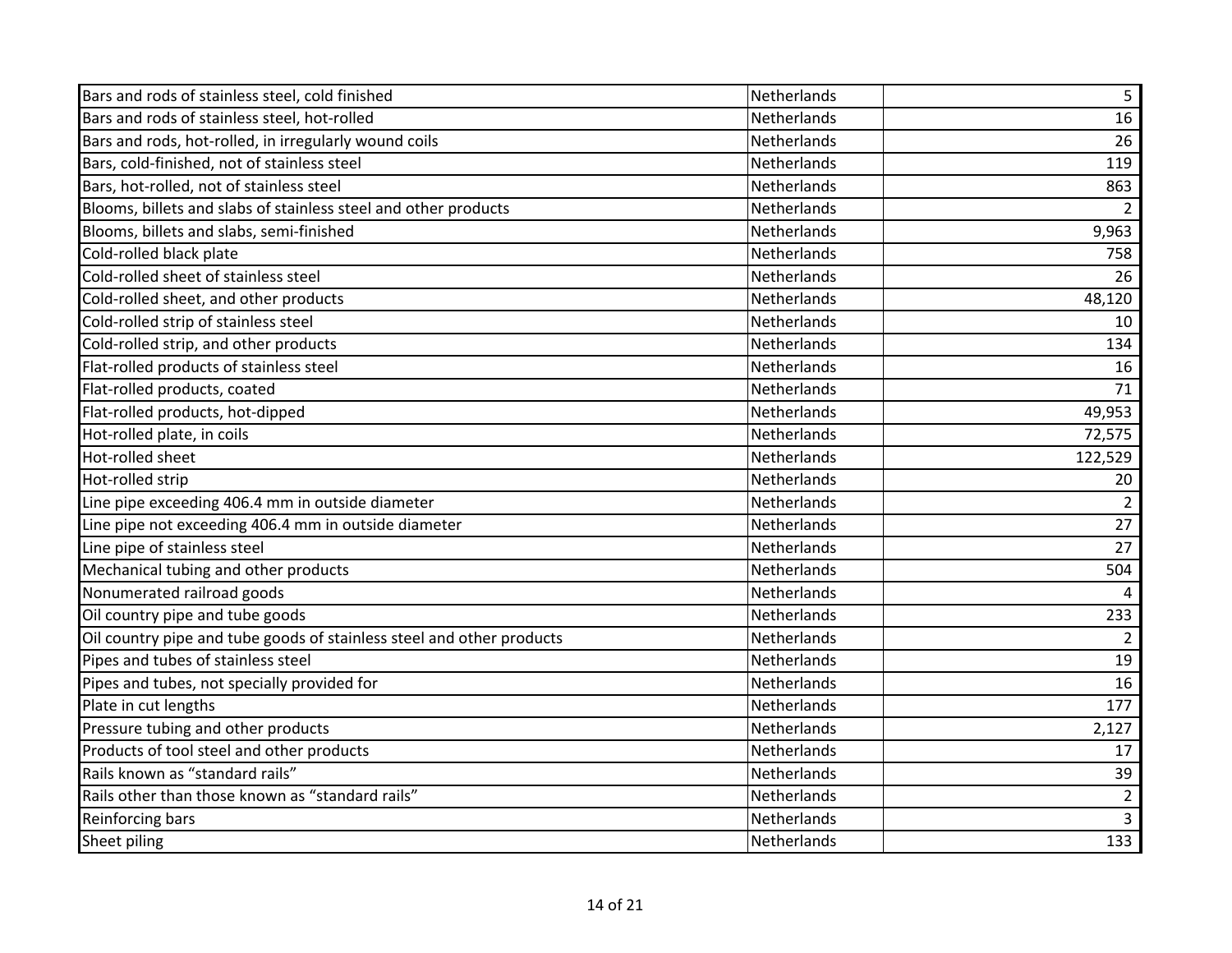| Sheets and strip electrolytically coated or plated with zinc | Netherlands | 14             |
|--------------------------------------------------------------|-------------|----------------|
| Standard pipe                                                | Netherlands | 34             |
| Structural pipe and tube                                     | Netherlands | 50             |
| Tin plate                                                    | Netherlands | 195,794        |
| Tin-free steel                                               | Netherlands |                |
| Wire (other than of stainless steel)                         | Netherlands | 959            |
| Wire of stainless steel, drawn                               | Netherlands | 15             |
| Angles, shapes and sections                                  | Poland      | 452            |
| Bars and rods of stainless steel, cold finished              | Poland      | $\overline{2}$ |
| Bars and rods of stainless steel, hot-rolled                 | Poland      | 17             |
| Bars, cold-finished, not of stainless steel                  | Poland      | 6              |
| Bars, hot-rolled, not of stainless steel                     | Poland      | 2,297          |
| Blooms, billets and slabs, semi-finished                     | Poland      | 13             |
| Cold-rolled sheet, and other products                        | Poland      | 13             |
| Cold-rolled strip of stainless steel                         | Poland      | $\overline{2}$ |
| Cold-rolled strip, and other products                        | Poland      | 19             |
| Flat-rolled products, coated                                 | Poland      | 36             |
| Flat-rolled products, hot-dipped                             | Poland      | 409            |
| Hot-rolled plate, in coils                                   | Poland      | 5              |
| Hot-rolled strip                                             | Poland      | 4              |
| Line pipe exceeding 406.4 mm in outside diameter             | Poland      | 324            |
| Line pipe not exceeding 406.4 mm in outside diameter         | Poland      | 229            |
| Mechanical tubing and other products                         | Poland      | 14             |
| Oil country pipe and tube goods                              | Poland      | $\overline{2}$ |
| Other line pipe                                              | Poland      | $2^{\circ}$    |
| Pipes and tubes of stainless steel                           | Poland      | 101            |
| Pipes and tubes, not specially provided for                  | Poland      | 2              |
| Plate in cut lengths                                         | Poland      | 134            |
| Pressure tubing and other products                           | Poland      | 70             |
| Products of tool steel and other products                    | Poland      | 4              |
| Rails known as "standard rails"                              | Poland      | 6              |
| Rails other than those known as "standard rails"             | Poland      | 259            |
| Reinforcing bars                                             | Poland      | 368            |
| Silicon electrical steel sheets and strip                    | Poland      | 395            |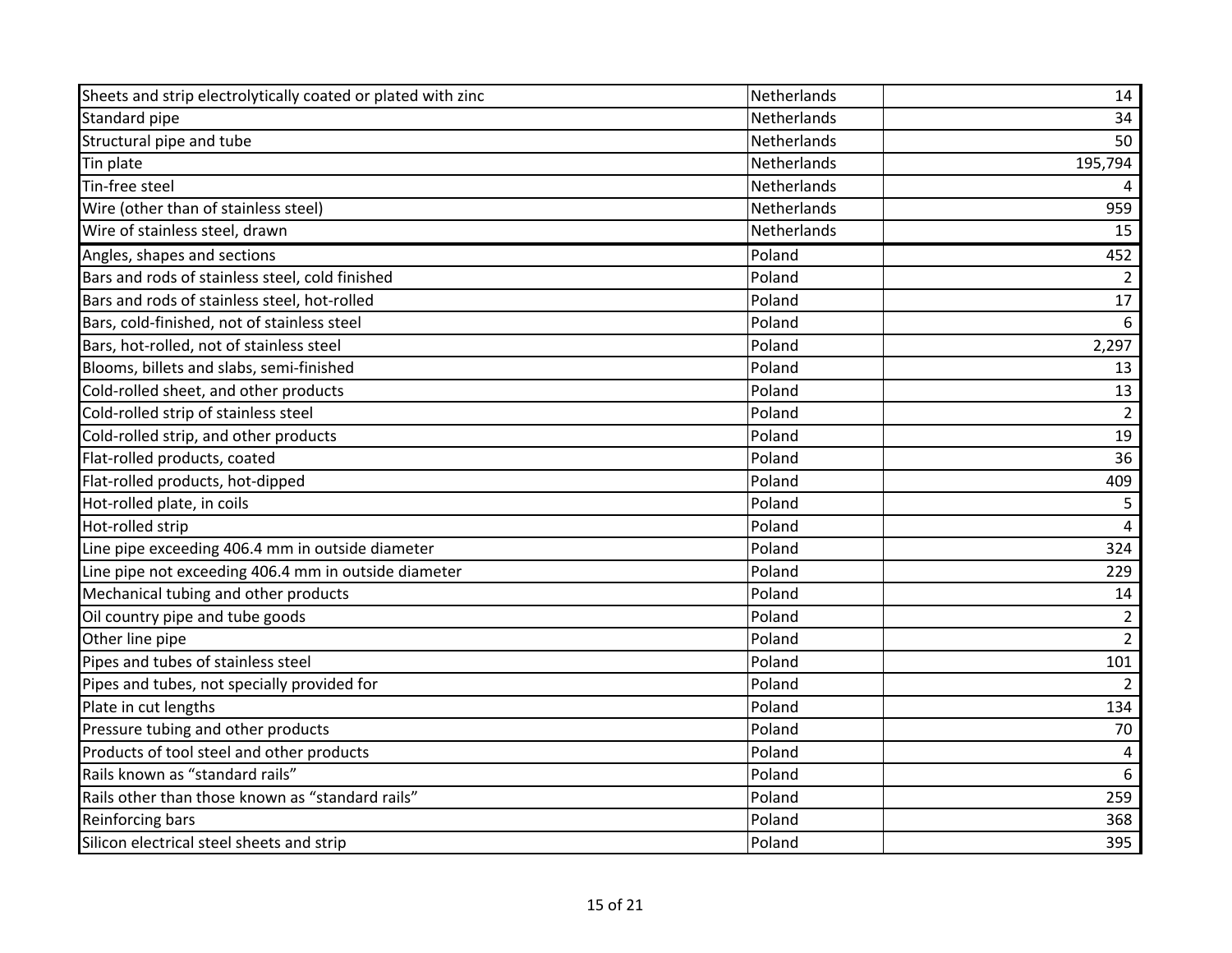| Standard pipe                                    | Poland   | 47             |
|--------------------------------------------------|----------|----------------|
| Structural pipe and tube                         | Poland   | $\overline{3}$ |
| Wire (other than of stainless steel)             | Poland   | 1,176          |
| Wire of stainless steel, drawn                   | Poland   | 12             |
| Angles, shapes and sections of stainless steel   | Portugal | $\overline{2}$ |
| Bars and rods of stainless steel, cold finished  | Portugal | 1,397          |
| Bars and rods of stainless steel, hot-rolled     | Portugal | 2,874          |
| Bars, cold-finished, not of stainless steel      | Portugal | $\overline{3}$ |
| Bars, hot-rolled, not of stainless steel         | Portugal | 540            |
| Cold-rolled strip, and other products            | Portugal | 5              |
| Flat-rolled products of stainless steel          | Portugal | $\overline{2}$ |
| Flat-rolled products, hot-dipped                 | Portugal | 1,022          |
| Hot-rolled strip                                 | Portugal | 5              |
| Line pipe exceeding 406.4 mm in outside diameter | Portugal | $\overline{2}$ |
| Mechanical tubing and other products             | Portugal | 21             |
| Pipes and tubes of stainless steel               | Portugal | $\overline{5}$ |
| Pipes and tubes, not specially provided for      | Portugal | 14             |
| Pressure tubing and other products               | Portugal | 5 <sup>5</sup> |
| Reinforcing bars                                 | Portugal | 26,286         |
| Standard pipe                                    | Portugal | 6,142          |
| Structural pipe and tube                         | Portugal | 9              |
| Wire (other than of stainless steel)             | Portugal | 1,323          |
| Wire of stainless steel, drawn                   | Portugal | $\overline{2}$ |
| Angles, shapes and sections                      | Romania  | 13             |
| Bars and rods of stainless steel, cold finished  | Romania  | $\sqrt{4}$     |
| Bars and rods of stainless steel, hot-rolled     | Romania  | $\overline{2}$ |
| Bars, cold-finished, not of stainless steel      | Romania  | 569            |
| Bars, hot-rolled, not of stainless steel         | Romania  | 2,738          |
| Blooms, billets and slabs, semi-finished         | Romania  | 398            |
| Cold-rolled sheet of stainless steel             | Romania  | 566            |
| Cold-rolled strip of stainless steel             | Romania  | 1,306          |
| Flat-rolled products, hot-dipped                 | Romania  | $\overline{2}$ |
| Hot-rolled sheet                                 | Romania  | $\overline{2}$ |
| Line pipe exceeding 406.4 mm in outside diameter | Romania  | 1,019          |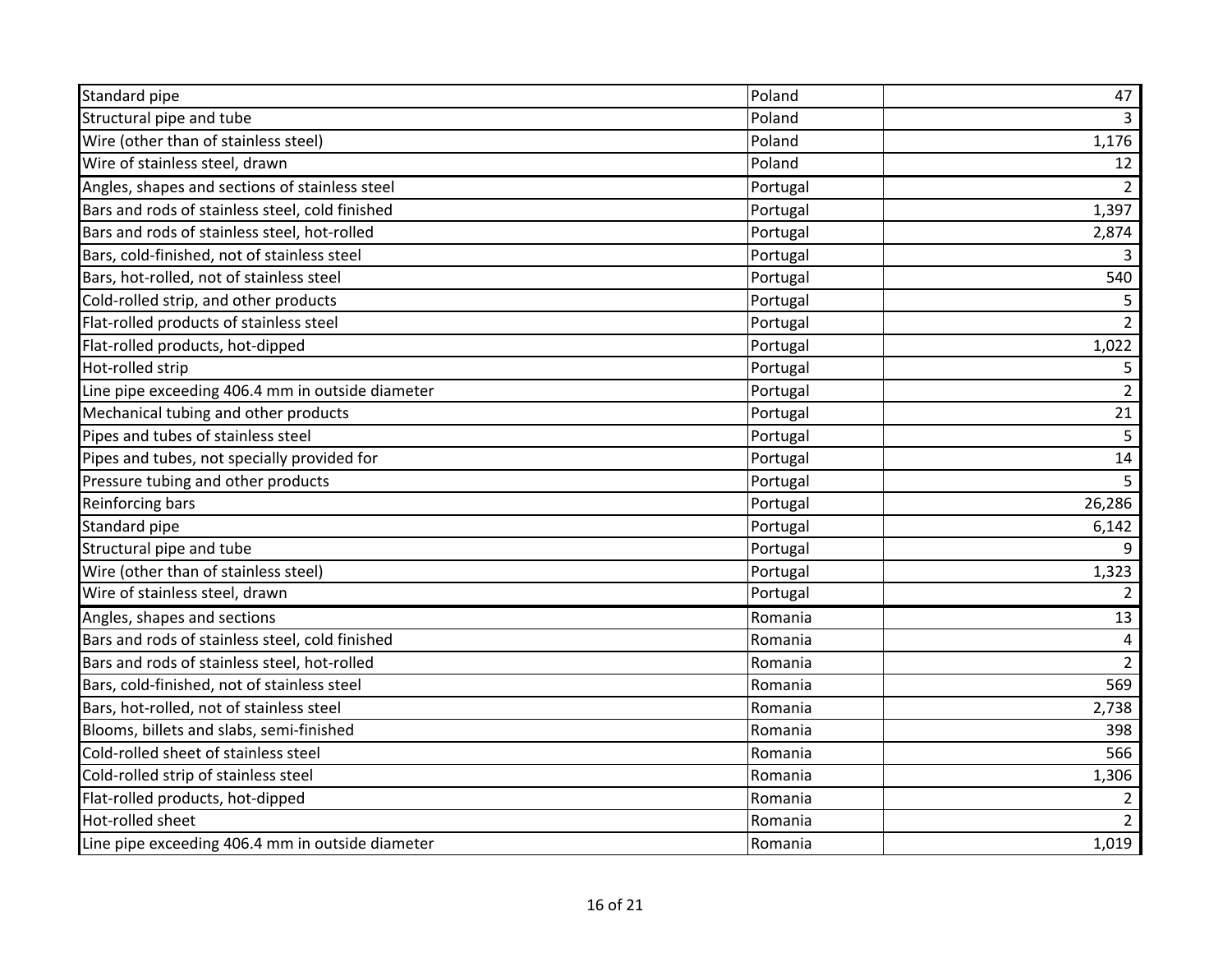| Line pipe not exceeding 406.4 mm in outside diameter | Romania  | 5,424          |
|------------------------------------------------------|----------|----------------|
| Line pipe of stainless steel                         | Romania  | $\mathcal{L}$  |
| Mechanical tubing and other products                 | Romania  | 14,894         |
| Oil country pipe and tube goods                      | Romania  | 19,526         |
| Other line pipe                                      | Romania  | 90             |
| Pipes and tubes of stainless steel                   | Romania  | $\overline{2}$ |
| Pipes and tubes, not specially provided for          | Romania  | 19             |
| Pressure tubing and other products                   | Romania  | 1,258          |
| Products of tool steel and other products            | Romania  | $\overline{2}$ |
| Silicon electrical steel sheets and strip            | Romania  | 46             |
| Standard pipe                                        | Romania  | 1,709          |
| Structural pipe and tube                             | Romania  | 187            |
| Wire (other than of stainless steel)                 | Romania  | $\overline{2}$ |
| Bars, cold-finished, not of stainless steel          | Slovakia | 6              |
| Blooms, billets and slabs, semi-finished             | Slovakia | 10,456         |
| Cold-rolled strip of stainless steel                 | Slovakia | 9              |
| Flat-rolled products, coated                         | Slovakia | 21             |
| Hot-rolled sheet                                     | Slovakia | 216            |
| Line pipe exceeding 406.4 mm in outside diameter     | Slovakia | 14             |
| Line pipe not exceeding 406.4 mm in outside diameter | Slovakia | 1,904          |
| Line pipe of stainless steel                         | Slovakia | $\overline{2}$ |
| Mechanical tubing and other products                 | Slovakia | 126            |
| Other line pipe                                      | Slovakia | $\overline{2}$ |
| Pipes and tubes of stainless steel                   | Slovakia | $\overline{2}$ |
| Pipes and tubes, not specially provided for          | Slovakia | $\overline{2}$ |
| Plate in cut lengths                                 | Slovakia | 317            |
| Pressure tubing and other products                   | Slovakia | 1,311          |
| Silicon electrical steel sheets and strip            | Slovakia | 599            |
| Standard pipe                                        | Slovakia | 49             |
| Structural pipe and tube                             | Slovakia | $\overline{2}$ |
| Tubes or pipes for piling and other products         | Slovakia | 94             |
| Wire (other than of stainless steel)                 | Slovakia | 917            |
| Wire of stainless steel, drawn                       | Slovakia | 4              |
| Bars and rods of stainless steel, cold finished      | Slovenia | 680            |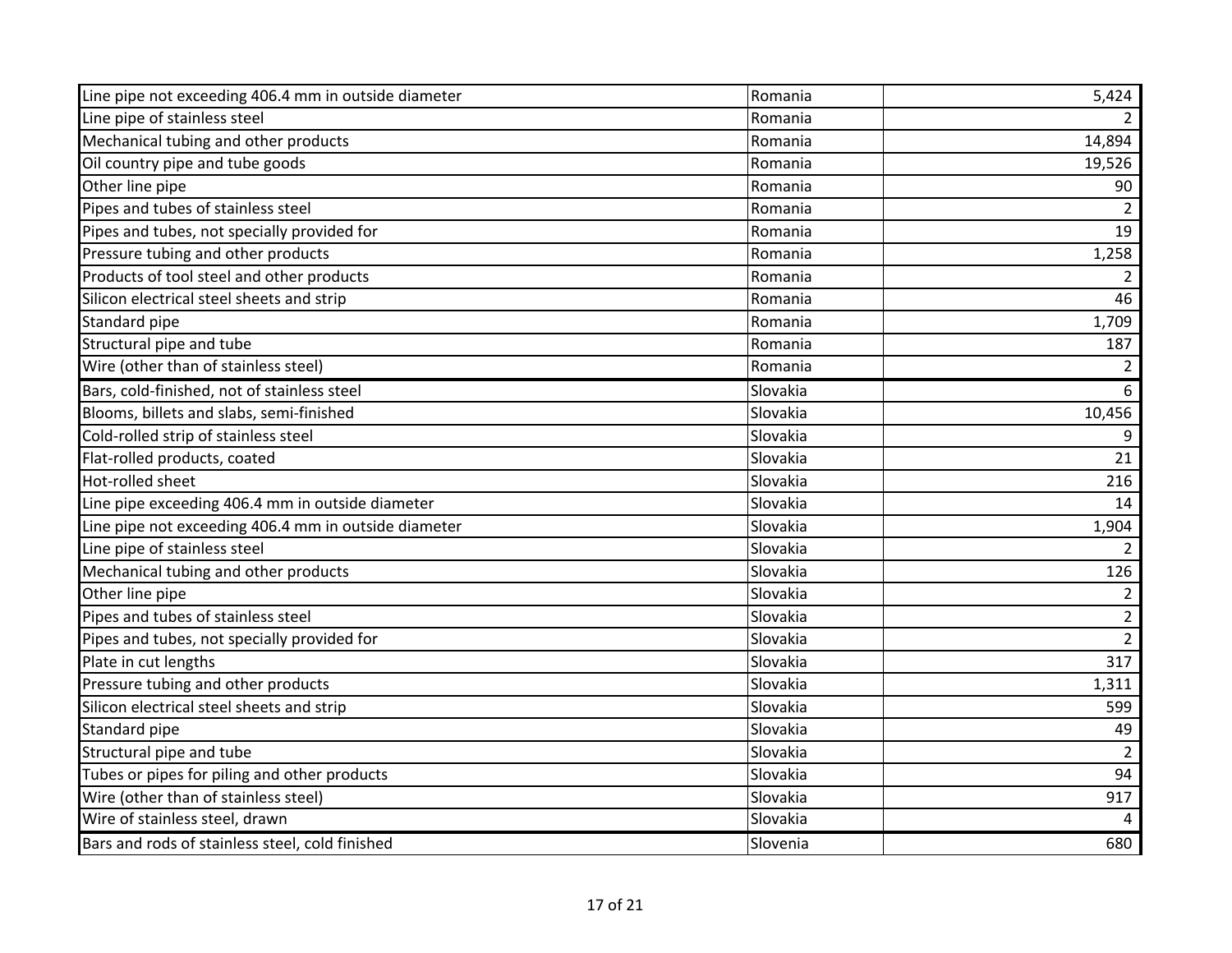| Bars and rods of stainless steel, hot-rolled                                          | Slovenia | 169            |
|---------------------------------------------------------------------------------------|----------|----------------|
| Bars, cold-finished, not of stainless steel                                           | Slovenia | 5,747          |
| Bars, hot-rolled, not of stainless steel                                              | Slovenia | 993            |
| Blooms, billets and slabs of stainless steel and other products                       | Slovenia | 372            |
| Blooms, billets and slabs, semi-finished                                              | Slovenia | 225            |
| Cold-rolled sheet of stainless steel                                                  | Slovenia | $\overline{2}$ |
| Cold-rolled sheet, and other products                                                 | Slovenia | 5              |
| Cold-rolled strip of stainless steel                                                  | Slovenia | 127            |
| Cold-rolled strip, and other products                                                 | Slovenia | 36             |
| Flat-rolled products of stainless steel                                               | Slovenia | 5,923          |
| Hot-rolled sheet                                                                      | Slovenia | 3,306          |
| Hot-rolled strip                                                                      | Slovenia | 354            |
| Mechanical tubing and other products                                                  | Slovenia | $\overline{2}$ |
| Pipes and tubes of stainless steel                                                    | Slovenia | $\overline{2}$ |
| Pipes and tubes, not specially provided for                                           | Slovenia | $\overline{2}$ |
| Plate in cut lengths                                                                  | Slovenia | 326            |
| Products of tool steel and other products                                             | Slovenia | 482            |
| Reinforcing bars                                                                      | Slovenia | 35             |
| Silicon electrical steel sheets and strip                                             | Slovenia | 306            |
| Standard pipe                                                                         | Slovenia | $\overline{2}$ |
| Structural pipe and tube                                                              | Slovenia | $\overline{2}$ |
| Wire (other than of stainless steel)                                                  | Slovenia | $\overline{2}$ |
| Angles, shapes and sections                                                           | Spain    | 69,335         |
| Angles, shapes and sections of a type known as "light-shaped bars" and other products | Spain    | 11             |
| Angles, shapes and sections of stainless steel                                        | Spain    | 149            |
| Bars and rods of stainless steel, cold finished                                       | Spain    | 942            |
| Bars and rods of stainless steel, hot-rolled                                          | Spain    | 94             |
| Bars and rods, hot-rolled, in irregularly wound coils                                 | Spain    | 45,497         |
| Bars and rods, hot-rolled, in irregularly wound coils, of stainless steel             | Spain    | 14             |
| Bars, cold-finished, not of stainless steel                                           | Spain    | 10,320         |
| Bars, hot-rolled, not of stainless steel                                              | Spain    | 19,738         |
| Blooms, billets and slabs of stainless steel and other products                       | Spain    | 5,038          |
| Blooms, billets and slabs, semi-finished                                              | Spain    | 142            |
| Cold-rolled sheet of stainless steel                                                  | Spain    | 5,083          |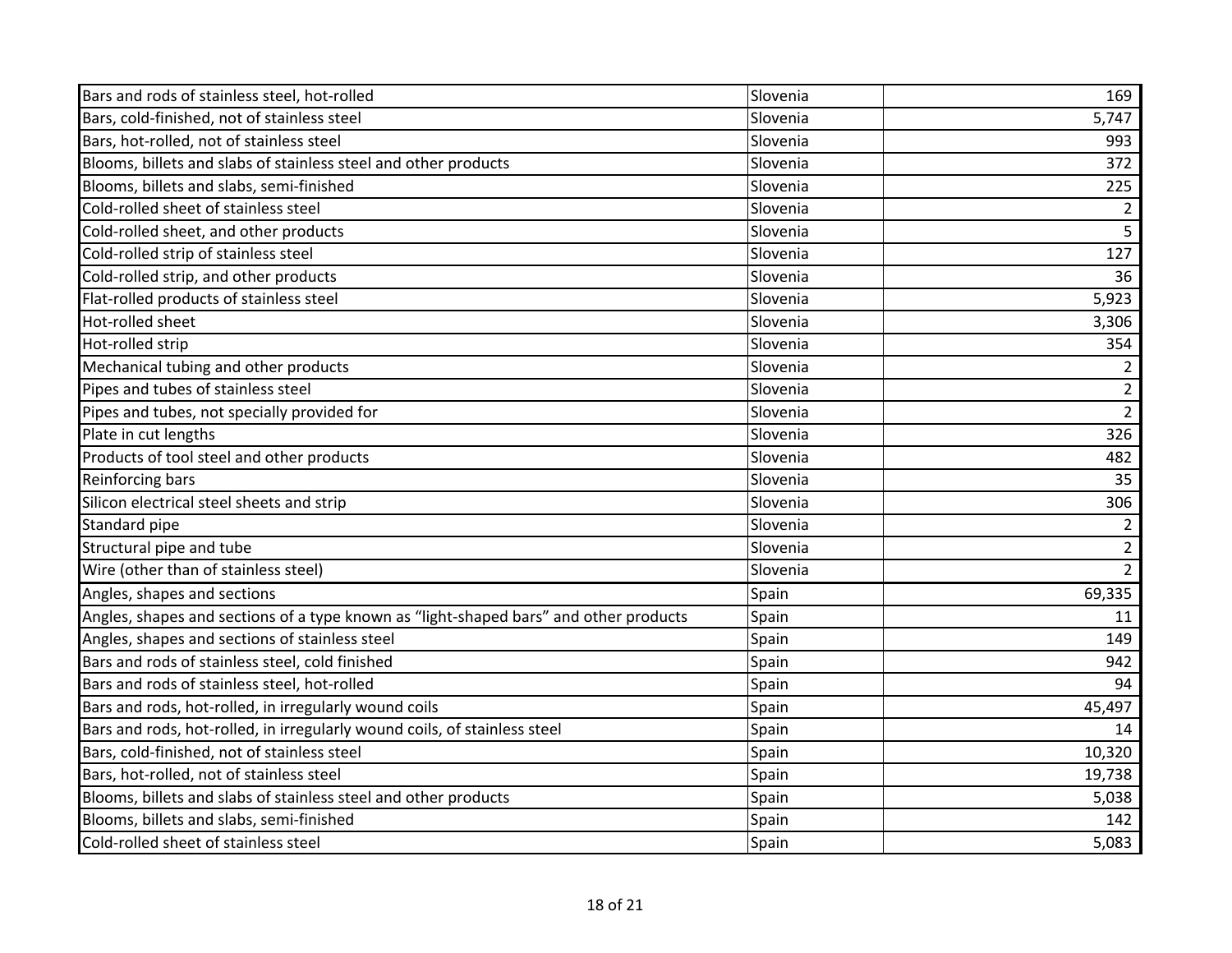| Cold-rolled sheet, and other products                                 | Spain | 14             |
|-----------------------------------------------------------------------|-------|----------------|
| Cold-rolled strip of stainless steel                                  | Spain | 95             |
| Cold-rolled strip, and other products                                 | Spain | 66             |
| Flat-rolled products of stainless steel                               | Spain | 15             |
| Flat-rolled products, coated                                          | Spain | 343            |
| Flat-rolled products, hot-dipped                                      | Spain | 3,505          |
| Hot-rolled plate, in coils                                            | Spain | $\overline{2}$ |
| Hot-rolled sheet                                                      | Spain | $\overline{2}$ |
| Hot-rolled sheet of stainless steel                                   | Spain | 5              |
| Hot-rolled strip of stainless steel and other products                | Spain | $\overline{2}$ |
| Ingot and other primary forms of stainless steel                      | Spain | $\overline{2}$ |
| Ingots                                                                | Spain | 100            |
| Line pipe exceeding 406.4 mm in outside diameter                      | Spain | 415            |
| Line pipe not exceeding 406.4 mm in outside diameter                  | Spain | 2,224          |
| Line pipe of stainless steel                                          | Spain | 112            |
| Mechanical tubing and other products                                  | Spain | 5,881          |
| Nonumerated railroad goods                                            | Spain | 2              |
| Oil country pipe and tube goods                                       | Spain | 32,244         |
| Oil country pipe and tube goods of stainless steel and other products | Spain | 84             |
| Other line pipe                                                       | Spain | 3              |
| Pipes and tubes of stainless steel                                    | Spain | 1,863          |
| Pipes and tubes, not specially provided for                           | Spain | 20             |
| Plate in cut lengths                                                  | Spain | 15             |
| Pressure tubing and other products                                    | Spain | 127            |
| Products of tool steel and other products                             | Spain | 552            |
| Rails known as "standard rails"                                       | Spain | 1,814          |
| Rails other than those known as "standard rails"                      | Spain | 326            |
| Reinforcing bars                                                      | Spain | 22,501         |
| Sheet piling                                                          | Spain | 8              |
| Sheets and strip electrolytically coated or plated with zinc          | Spain | 104            |
| Silicon electrical steel sheets and strip                             | Spain |                |
| Standard pipe                                                         | Spain | 5,926          |
| Structural pipe and tube                                              | Spain | 37             |
| Tin plate                                                             | Spain | 1,682          |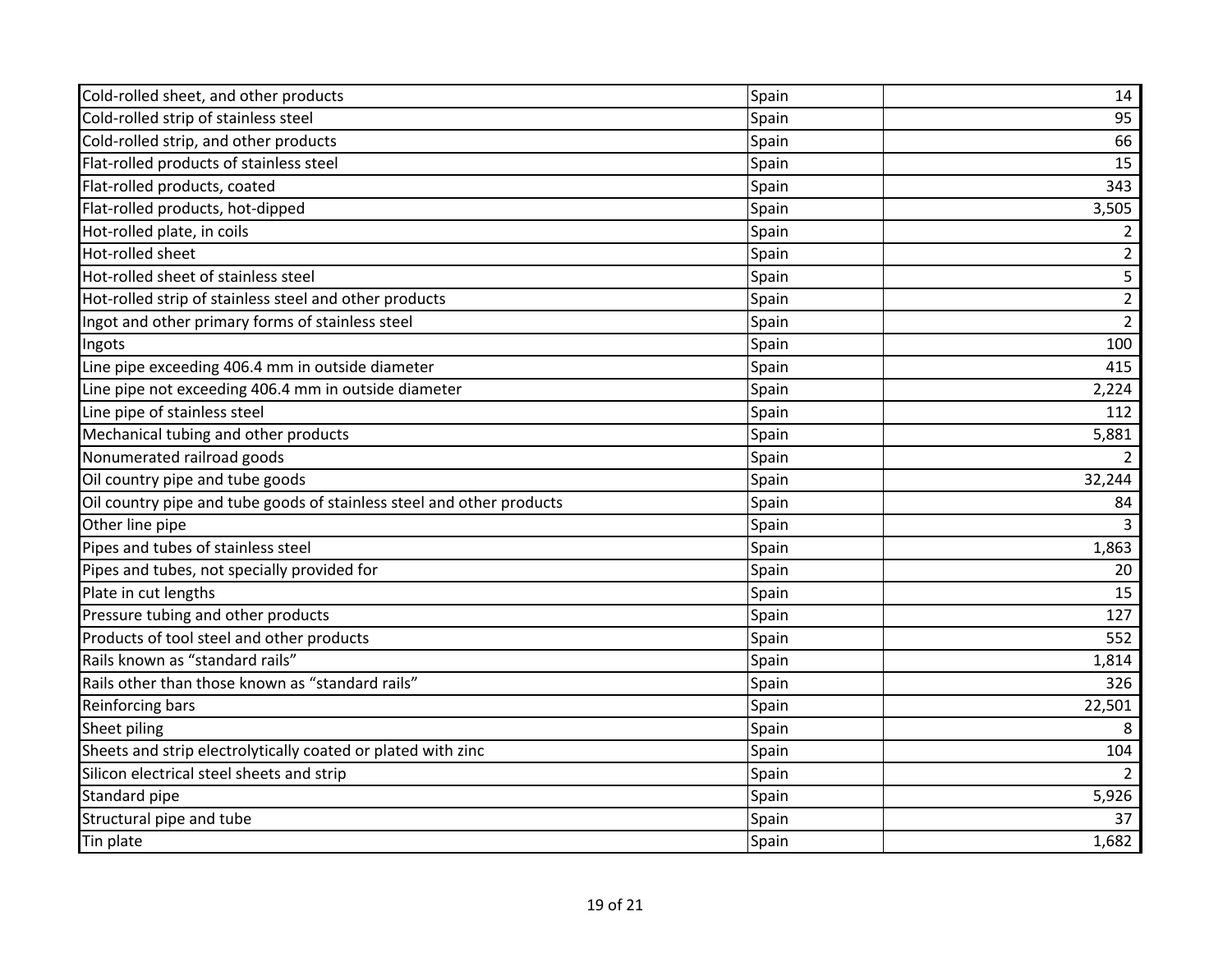| Tin-free steel                                                                        | Spain  | 474            |
|---------------------------------------------------------------------------------------|--------|----------------|
| Wire (other than of stainless steel)                                                  | Spain  | 3,913          |
| Wire of stainless steel, drawn                                                        | Spain  |                |
| Angles, shapes and sections                                                           | Sweden | 481            |
| Angles, shapes and sections of a type known as "light-shaped bars" and other products | Sweden | 15             |
| Angles, shapes and sections of stainless steel                                        | Sweden | $\overline{2}$ |
| Bars and rods of stainless steel, cold finished                                       | Sweden | 1,711          |
| Bars and rods of stainless steel, hot-rolled                                          | Sweden | 2,727          |
| Bars and rods, hot-rolled, in irregularly wound coils                                 | Sweden |                |
| Bars and rods, hot-rolled, in irregularly wound coils, of stainless steel             | Sweden | 3,166          |
| Bars, cold-finished, not of stainless steel                                           | Sweden | 844            |
| Bars, hot-rolled, not of stainless steel                                              | Sweden | 7,642          |
| Blooms, billets and slabs of stainless steel and other products                       | Sweden | 12,391         |
| Blooms, billets and slabs, semi-finished                                              | Sweden | 18             |
| Cold-rolled plate of stainless steel, in coils                                        | Sweden | 548            |
| Cold-rolled sheet of stainless steel                                                  | Sweden | 3,637          |
| Cold-rolled sheet, and other products                                                 | Sweden | 76,750         |
| Cold-rolled strip of stainless steel                                                  | Sweden | 1,621          |
| Cold-rolled strip, and other products                                                 | Sweden | 1,298          |
| Flat-rolled products of stainless steel                                               | Sweden | 1,148          |
| Flat-rolled products, coated                                                          | Sweden | 2              |
| Flat-rolled products, hot-dipped                                                      | Sweden | 117            |
| Hot-rolled plate of stainless steel, in coils, and other products,                    | Sweden | 4,707          |
| Hot-rolled plate, in coils                                                            | Sweden | 32,320         |
| Hot-rolled sheet                                                                      | Sweden | 20,293         |
| Hot-rolled sheet of stainless steel                                                   | Sweden | 66             |
| Hot-rolled strip                                                                      | Sweden | 42             |
| Hot-rolled strip of stainless steel and other products                                | Sweden | 5              |
| Ingot and other primary forms of stainless steel                                      | Sweden | $\overline{2}$ |
| Ingots                                                                                | Sweden | 103            |
| Line pipe exceeding 406.4 mm in outside diameter                                      | Sweden | $\overline{2}$ |
| Line pipe not exceeding 406.4 mm in outside diameter                                  | Sweden | 17             |
| Line pipe of stainless steel                                                          | Sweden | 30             |
| Mechanical tubing and other products                                                  | Sweden | 1,743          |